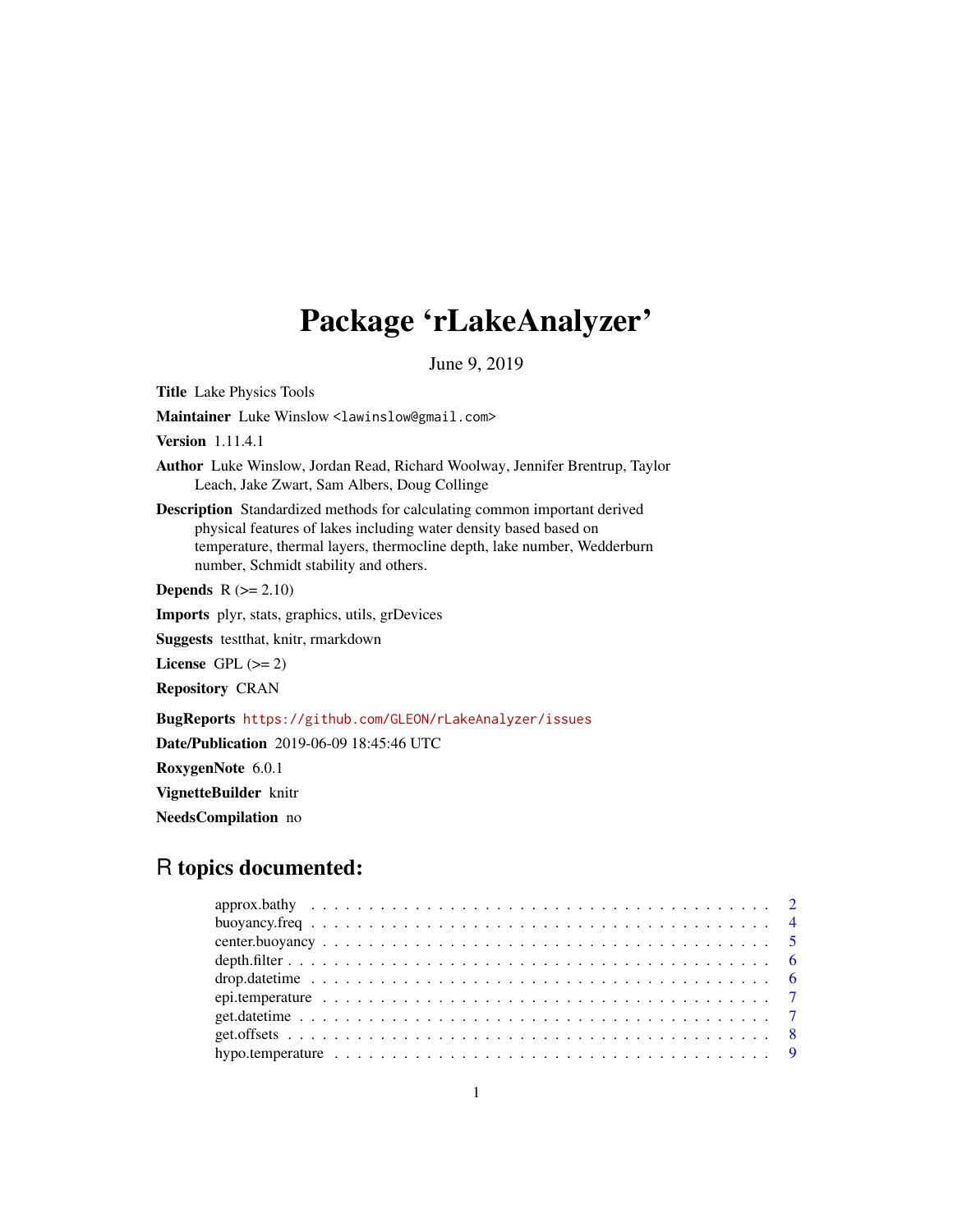<span id="page-1-0"></span>

|       | $internal. energy \dots \dots \dots \dots \dots \dots \dots \dots \dots \dots \dots \dots \dots \dots \dots \dots \dots$ | 9<br>10 |
|-------|--------------------------------------------------------------------------------------------------------------------------|---------|
|       | lake.number.plot                                                                                                         | 11      |
|       |                                                                                                                          | 12      |
|       |                                                                                                                          | 13      |
|       | layer.temperature $\ldots \ldots \ldots \ldots \ldots \ldots \ldots \ldots \ldots \ldots \ldots \ldots \ldots$           | 14      |
|       | $load.bathy \ldots \ldots \ldots \ldots \ldots \ldots \ldots \ldots \ldots \ldots \ldots \ldots$                         | 15      |
|       | $load.ts \ldots \ldots \ldots \ldots$                                                                                    | 16      |
|       |                                                                                                                          | 17      |
|       |                                                                                                                          | 18      |
|       |                                                                                                                          | 18      |
|       |                                                                                                                          | 19      |
|       |                                                                                                                          | 20      |
|       |                                                                                                                          | 21      |
|       |                                                                                                                          | 22      |
|       |                                                                                                                          | 24      |
|       |                                                                                                                          | 25      |
|       |                                                                                                                          | 26      |
|       |                                                                                                                          | 27      |
|       |                                                                                                                          | 28      |
|       | ts.thermo.depth $\ldots \ldots \ldots \ldots \ldots \ldots \ldots \ldots \ldots \ldots \ldots \ldots$                    | 29      |
|       |                                                                                                                          | 30      |
|       | ts.wedderburn.number                                                                                                     | 31      |
|       |                                                                                                                          | 32      |
|       |                                                                                                                          | 33      |
|       |                                                                                                                          | 34      |
|       | whole.lake.temperature $\ldots \ldots \ldots \ldots \ldots \ldots \ldots \ldots \ldots \ldots \ldots \ldots$             | 35      |
|       |                                                                                                                          | 36      |
|       |                                                                                                                          | 36      |
|       |                                                                                                                          | 37      |
|       |                                                                                                                          | 38      |
|       |                                                                                                                          | 39      |
| Index |                                                                                                                          | 41      |

approx.bathy *Estimate hypsography curve*

# Description

Estimates a depth-area curve for a lake using lake surface area, maximum depth and mean depth. Two methods for estimating the curve are available; 'cone' assumes the lake is shaped as a cone and requires only surface area and maximum depth; "voldev" uses the volume development (Vd) parameter from Hakanson (1981) and Johansson et al. (2007). Vd is a dimensionless parameter that describes lake basin shape in relation to the volume of cone whose base area and height equal the surface area and maximum lake depth, it is estimated as  $Vd = Zmean/Zmax$  (Hakanson et al. 2000). Method "voldev' requires lake surface area, mean and maximum depth. Depths at which the area is estimated can be set by as a numeric vector or as a regularly spaced sequence.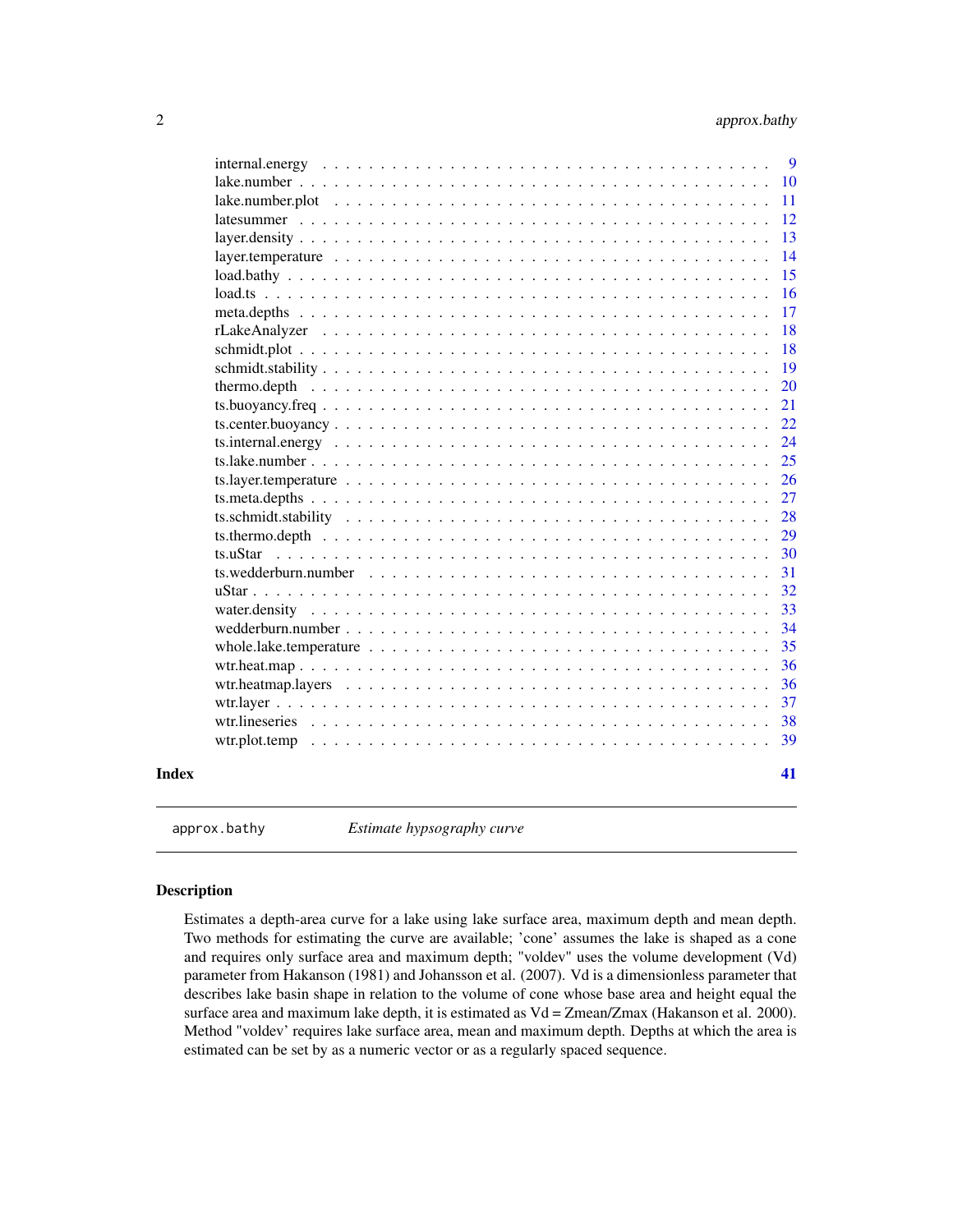# approx.bathy 3

#### Usage

```
approx.bathy(Zmax, Ikearea, Zmean = NULL, method = "cone", zinterval = 1,depths = seq(0, Zmax, by = zinterval))
```
# Arguments

| Zmax      | a single value of the maxiumum depth of the lake (in m)                                                                                                               |
|-----------|-----------------------------------------------------------------------------------------------------------------------------------------------------------------------|
| lkeArea   | a sinlge value of the surface area of the lake (in $m^2$ )                                                                                                            |
| Zmean     | a single value of the mean depth of the lake (in m)                                                                                                                   |
| method    | specifies the method used to estimate depth-area relationship, can be "cone" (default)<br>or "voldev". Method "voldev" requires Zmean. See notes for details.         |
| zinterval | a sinlge value defining the depth interval at which volumes should be calculated,<br>default is 1 m.                                                                  |
| depths    | a numeric vector of depths (in m) at which areas are estimated. If not specified<br>depths is regularly spaced sequence of values with the interval set by zinterval. |

# Value

a dataframe which defines the lake area for each depth. Columns are depths (m) and Area.at.z (m^2). Area at 0 m should equal the user entered lkeArea.

#### References

Hakanson, L. (1981). On lake bottom dynamics - the energy- topography factor. Canadian Journal of Earth Sciences, 18, 899-909. Johansson, H., A. A. Brolin, and L. Hakanson. 2007. New approaches to the modelling of lake basin morphometry. Environ. Model. Assess. 12: 213-228.

#### Examples

```
Voldev.ex = approx.bathy(Zmax = 25, Zmean = 12, lkeArea = 39400000, method = "voldev")
Voldevshallow.ex = approx.bathy(Zmax = 25, Zmean = 6, lkeArea = 39400000, method = "voldev")
Cone.ex = approx.bathy(Zmax = 25, lkeArea = 39400000, method = "cone")
```
# plot depth-area curves

```
plot(Cone.ex$depths ~ Cone.ex$Area.at.z, xlab = "Area (m^3)", ylab = "Depth (m)")
points(Voldev.ex$depths ~ Voldev.ex$Area.at.z, col = "red")
points(Voldevshallow.ex$depths ~ Voldevshallow.ex$Area.at.z, col = "blue")
```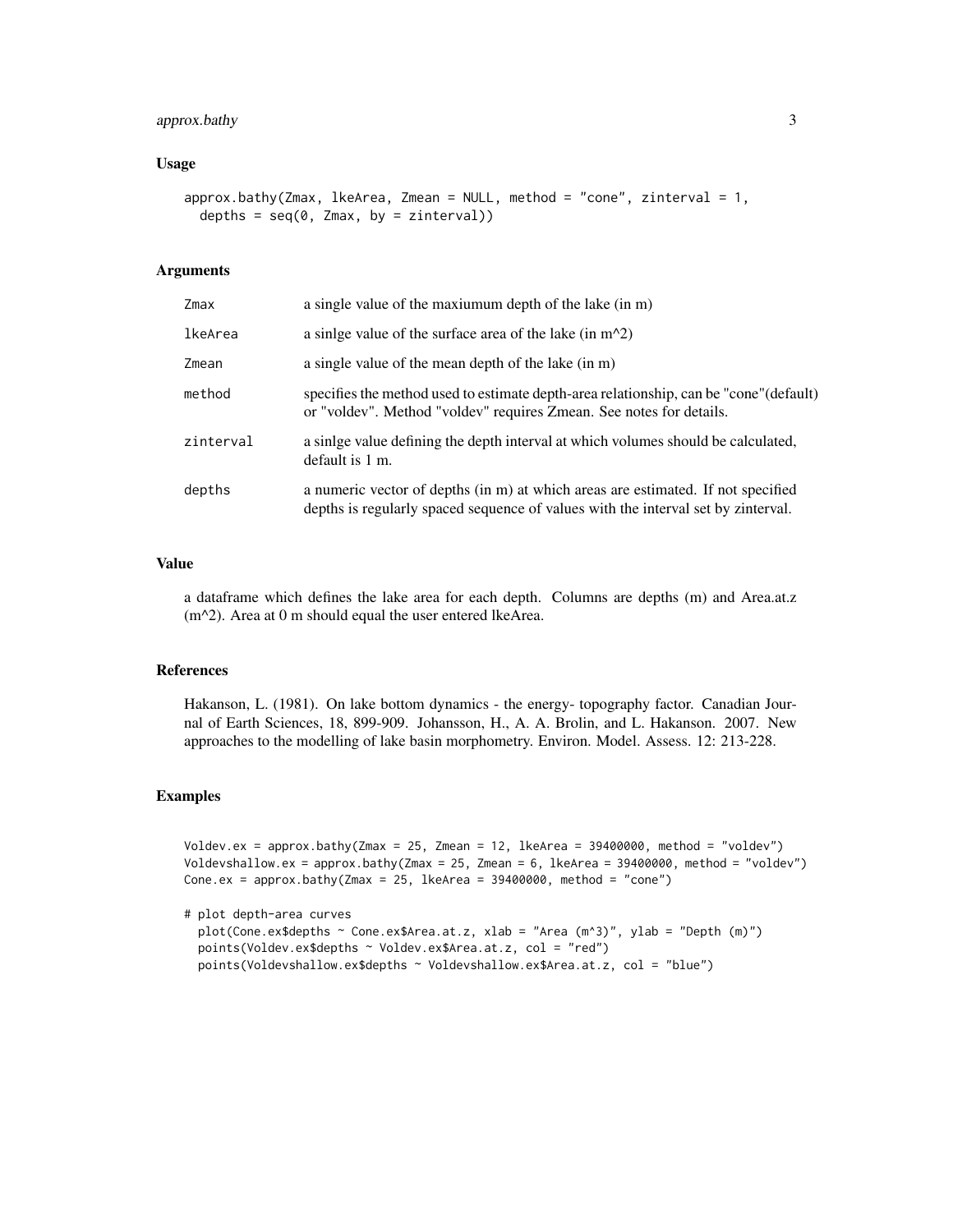<span id="page-3-0"></span>

Calculate the buoyancy frequency (Brunt-Vaisala frequency) for a temperature profile.

# Usage

```
buoyancy.freq(wtr, depths)
```
# Arguments

| wtr    | a numeric vector of water temperature in degrees C                          |
|--------|-----------------------------------------------------------------------------|
| depths | a numeric vector corresponding to the depths (in m) of the wtr measurements |

#### Value

Returns a vector of buoyancy frequency in units sec^-2. Return value has attribute "depths" which define buoyancy frequency depths (which differ from supplied depths).

# See Also

thermo.depth, ts.buoyancy.freq

#### Examples

```
# A vector of water temperatures
wtr = c(22.51, 22.42, 22.4, 22.4, 22.4, 22.36, 22.3, 22.21, 22.11, 21.23, 16.42,
15.15, 14.24, 13.35, 10.94, 10.43, 10.36, 9.94, 9.45, 9.1, 8.91, 8.58, 8.43)
#A vector defining the depths
depths = c(0, 0.5, 1, 1.5, 2, 3, 4, 5, 6, 7, 8, 9, 10, 11, 12, 13, 14, 15, 16,
17, 18, 19, 20)
b.f = buoyancy.freq(wtr, depths)
```

```
plot(b.f, attr(b.f, 'depths'), type='b',
ylab='Depth', xlab='Buoyancy Frequency', ylim=c(max(depths), min(depths)))
```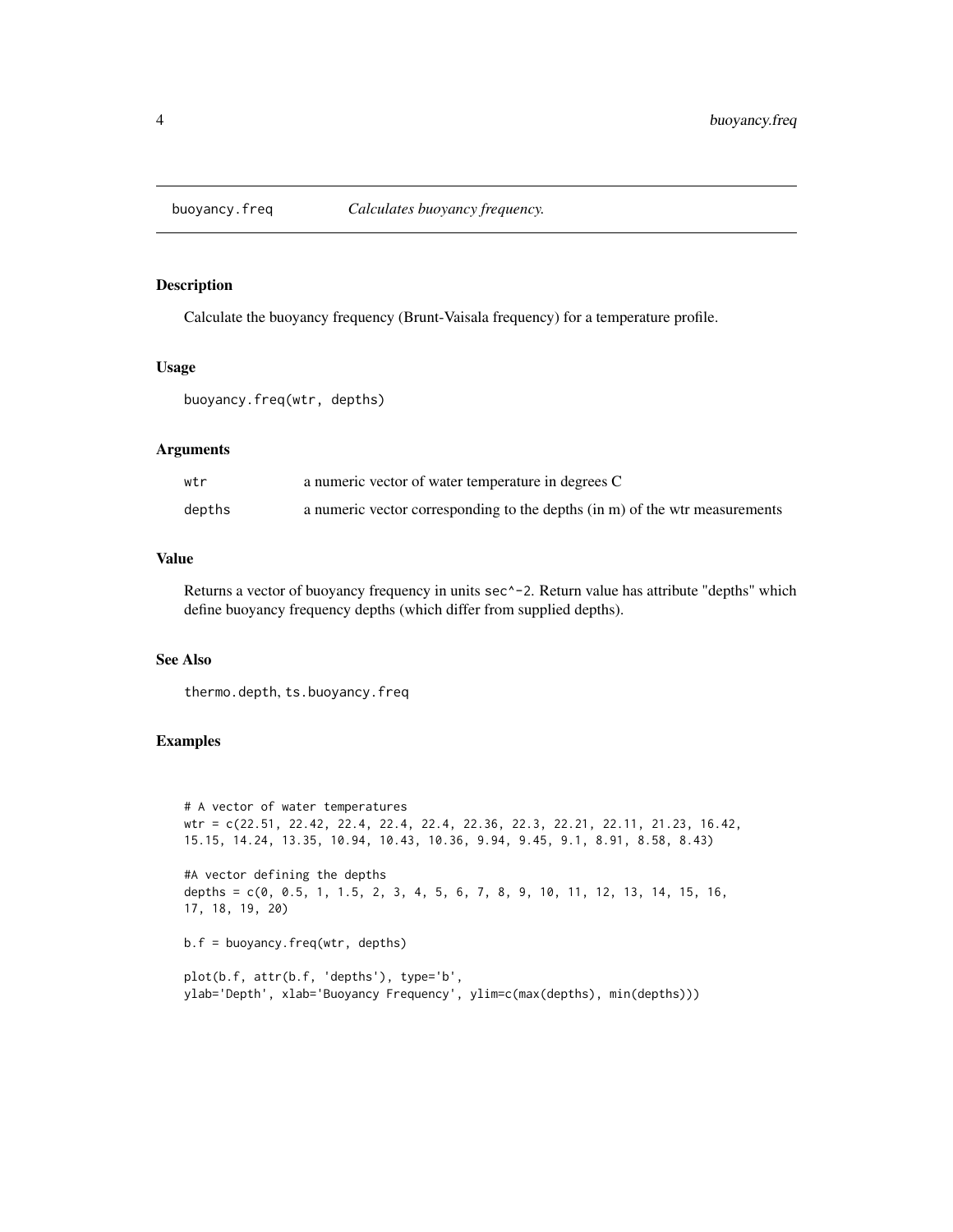<span id="page-4-0"></span>

Calculate the center of buoyancy using buoyancy frequency with a center of mass analysis. Brunt-Vaisala frequency is used for a temperature profile. Negative values for N2 are set to 0 (as they represent transient instabilities or sensor calibration issues) for this calculation.

#### Usage

center.buoyancy(wtr, depths)

#### Arguments

| wtr    | a numeric vector of water temperature in degrees C                          |
|--------|-----------------------------------------------------------------------------|
| depths | a numeric vector corresponding to the depths (in m) of the wtr measurements |

#### Value

Returns a value for the center of buoyancy.

# See Also

buoyancy.freq, ts.buoyancy.freq, center.buoyancy

#### Examples

```
# A vector of water temperatures
wtr = c(22.51, 22.42, 22.4, 22.4, 22.4, 22.36, 22.3, 22.21, 22.11, 21.23, 16.42,
15.15, 14.24, 13.35, 10.94, 10.43, 10.36, 9.94, 9.45, 9.1, 8.91, 8.58, 8.43)
#A vector defining the depths
depths = c(0, 0.5, 1, 1.5, 2, 3, 4, 5, 6, 7, 8, 9, 10, 11, 12, 13, 14, 15, 16,17, 18, 19, 20)
```
c.b = center.buoyancy(wtr, depths)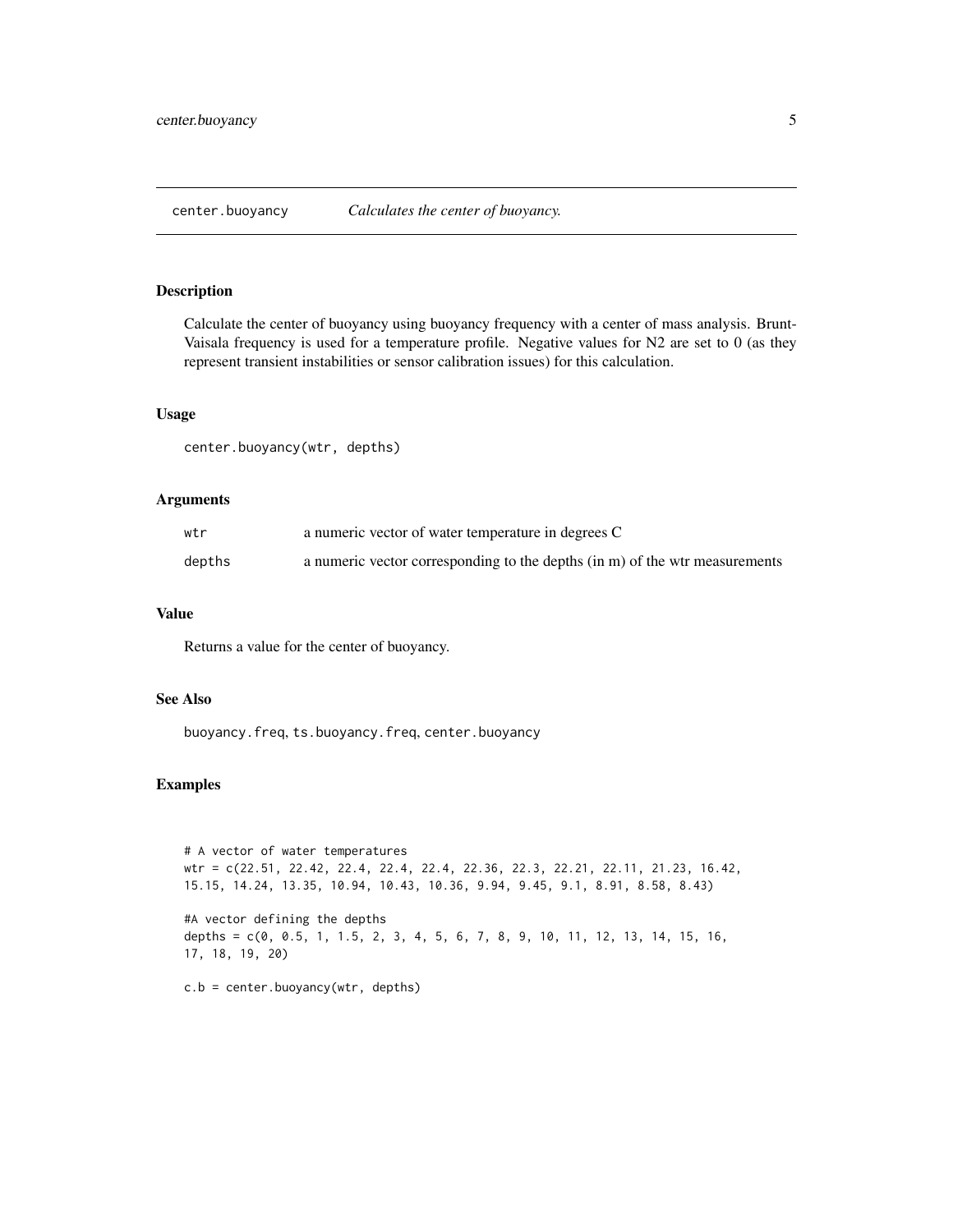<span id="page-5-0"></span>

- Soak period: water profiling instruments typically require a soak period where you let the instrument rest submerged at the surface. While it is "soaking" it is collecting data. We don't want that data
- Upcast versus downcast: typically instruments are turned on before you put them in the water and turn them off once you pull them out. The data consequence of that is that you collect both the "downcast" and the "upcast". In some case the upcast is of interest but usually it isn't. And because we would prefer increasing depth data it is better to remove an upcast if it is present.
- Heave: when lowering the instrument in rough weather a boat will heave side to side. Sometimes it will heave enough that you get small data groupings where the decreases a little while the boat heaves then go down. The overall trend is still down but those slight upticks in depth cause problems for our algorithm.

#### Usage

```
depth.filter(z0, run_length = 20, index = FALSE)
```
#### Arguments

| z0         | depth vector                                                        |
|------------|---------------------------------------------------------------------|
| run_length | Length of run upon which to start the soak removal                  |
| index      | Logical: Should the function return an index value or actual value? |

#### Value

index values of z0 of filtered data. Will return a warning if the function removed more than 10

| drop.datetime | Find and drop the datetime column from the datatable |
|---------------|------------------------------------------------------|
|               |                                                      |

#### Description

Liberally looks for a datetime column and drops it, returning a data.frame with only water temperature. Errors if datetime column is ambiguous. Warns if there is no match.

#### Usage

drop.datetime(data, error = FALSE)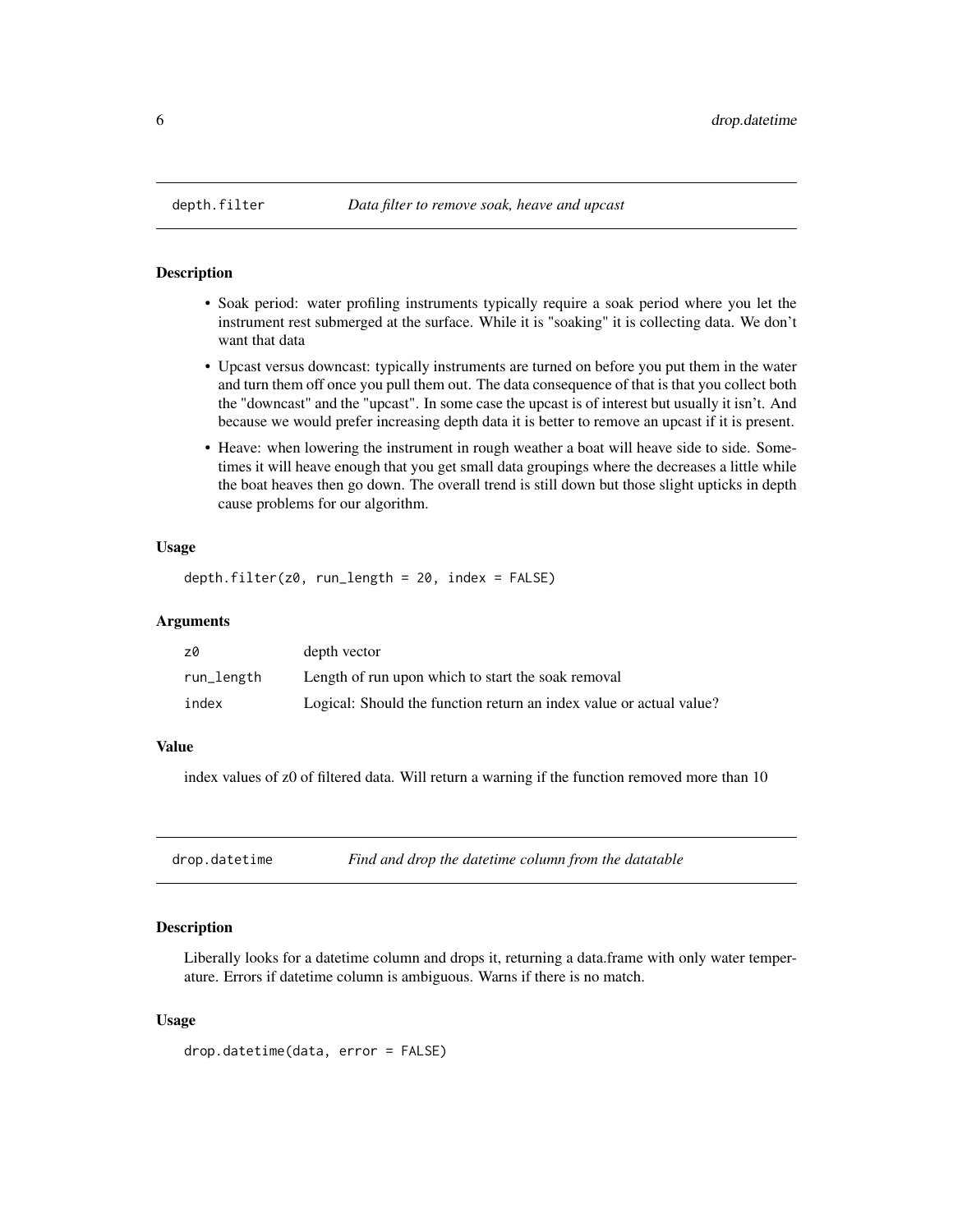# <span id="page-6-0"></span>epi.temperature 7

#### Arguments

| data  | data arg          |
|-------|-------------------|
| error | defaults to FALSE |

#### Value

A data.frame with only the data, after datetime has been dropped

<span id="page-6-1"></span>epi.temperature *Get volumetrically averaged epilimnion temp*

#### Description

Calculates volumetrically weighted average epilimnetic temperature using the supplied water temperature timeseries. If the lake is not stratified, the bottom of the epilimnion is calculated as the full depth of the lake.

# Usage

epi.temperature(wtr, depths, bthA, bthD)

# Arguments

| wtr    | a numeric vector of water temperature in degrees C.                            |
|--------|--------------------------------------------------------------------------------|
| depths | a numeric vector corresponding to the depths (in m) of the wtr measurements    |
| bthA   | a numeric vector of cross sectional areas $(m^2)$ corresponding to bthD depths |
| bthD   | a numeric vector of depths (m) which correspond to areal measures in bthA      |

# See Also

[hypo.temperature](#page-8-1) [whole.lake.temperature](#page-34-1)

get.datetime *Search for and return the datetime column from a ts data.frame*

#### Description

Warns if unavailable then returns NULL.

# Usage

get.datetime(data, error = FALSE)

#### Arguments

| data  | data arg          |
|-------|-------------------|
| error | defaults to FALSE |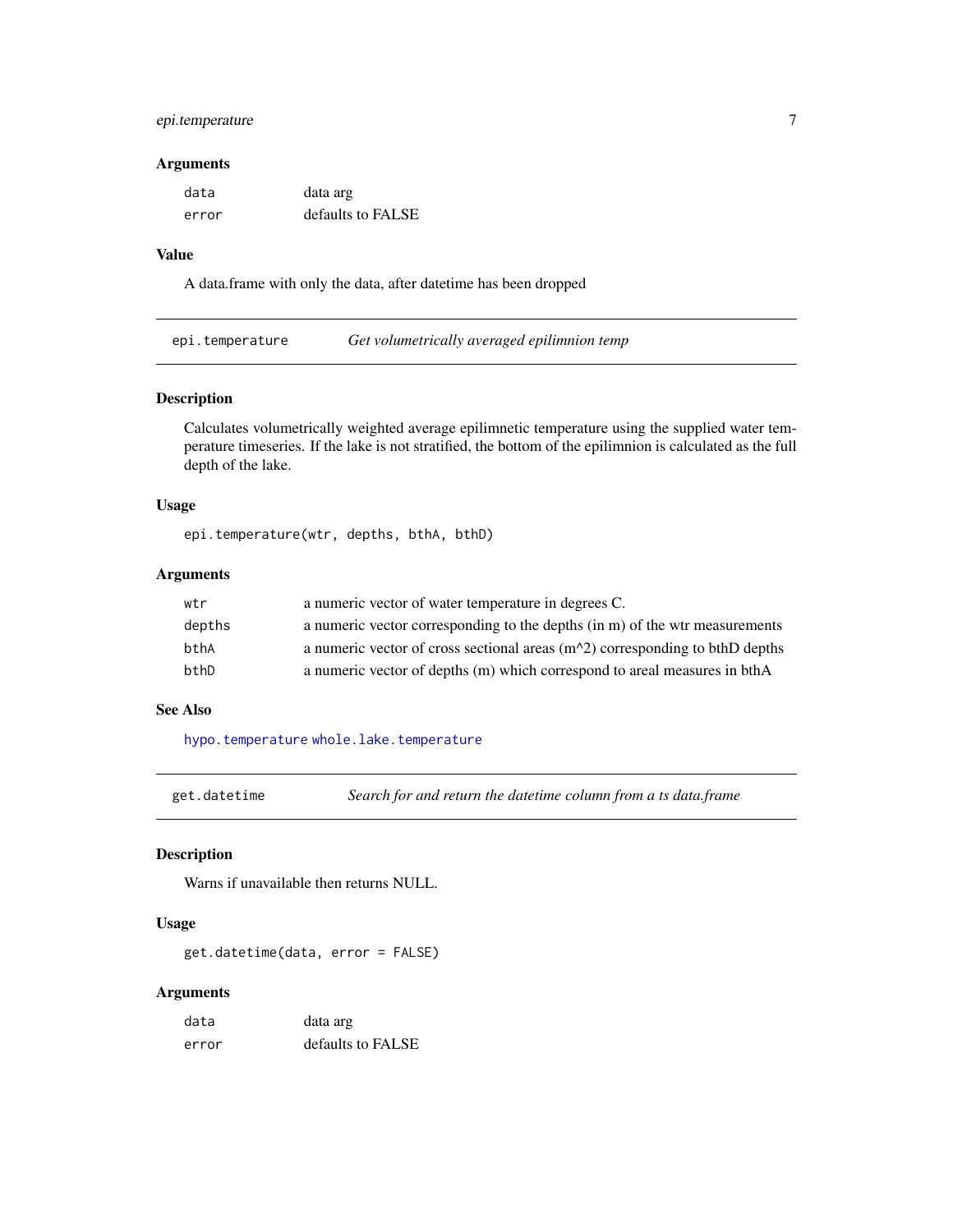Extracts the depth information from a data frame containing multi-depth observation data. Relies on the format of the header to get information and may fail if your file format is incorrect. Please follow 'VAR\_##.#' format, where ##.# is the depth of data for that column. VAR is typically 'wtr' to indicate water temperature.

#### Usage

get.offsets(data)

# Arguments

data Data frame returned from [load.ts](#page-15-1).

#### Value

A numeric vector of depth values. Should be the ncol(data) -1 in length as the first column contains date/time data.

#### See Also

[load.ts](#page-15-1)

#### Examples

```
#Get the path for the package example file included
exampleFilePath <- system.file('extdata', 'Sparkling.wtr', package="rLakeAnalyzer")
#Load
sparkling.temp = load.ts(exampleFilePath)
#get the lake depths associated with each column
depths = get.offsets(sparkling.temp)
print(depths)
```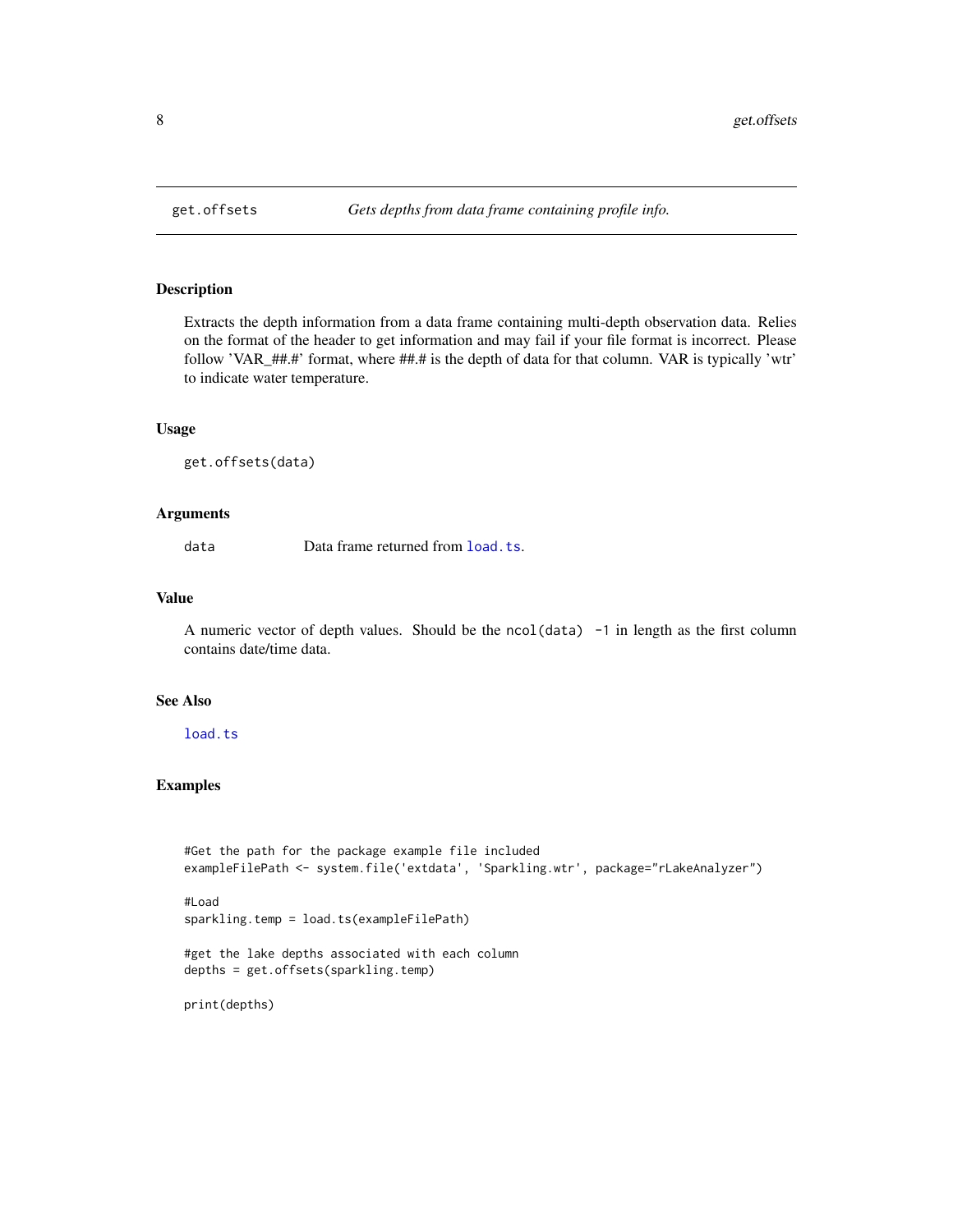<span id="page-8-1"></span><span id="page-8-0"></span>hypo.temperature *Get volumetrically averaged hypolimnion temp*

#### Description

Calculates volumetrically weighted average hypolimnetic temperature using the supplied water temperature timeseries. If the lake is not stratified, an NA value is returned.

#### Usage

hypo.temperature(wtr, depths, bthA, bthD)

#### Arguments

| wtr    | a numeric vector of water temperature in degrees C.                            |
|--------|--------------------------------------------------------------------------------|
| depths | a numeric vector corresponding to the depths (in m) of the wtr measurements    |
| bthA   | a numeric vector of cross sectional areas $(m^2)$ corresponding to bthD depths |
| bthD   | a numeric vector of depths (m) which correspond to areal measures in bthA      |

# See Also

[epi.temperature](#page-6-1), [whole.lake.temperature](#page-34-1)

<span id="page-8-2"></span>internal.energy *Internal energy function (Joules)*

# Description

Calculates the internal energy of the water column with temperature and hypsography

Internal energy is the thermal energy in the water column, which is calculated by multiplying the specific heat of water (J kg-1 K-1) by the temperature and mass of the water in the lake.

# Usage

```
internal.energy(wtr, depths, bthA, bthD)
```
#### Arguments

| wtr    | a numeric vector of water temperature in degrees C                             |
|--------|--------------------------------------------------------------------------------|
| depths | a numeric vector corresponding to the depths (in m) of the wtr measurements    |
| bthA   | a numeric vector of cross sectional areas $(m^2)$ corresponding to bthD depths |
| bthD   | a numeric vector of depths (m) which correspond to areal measures in bthA      |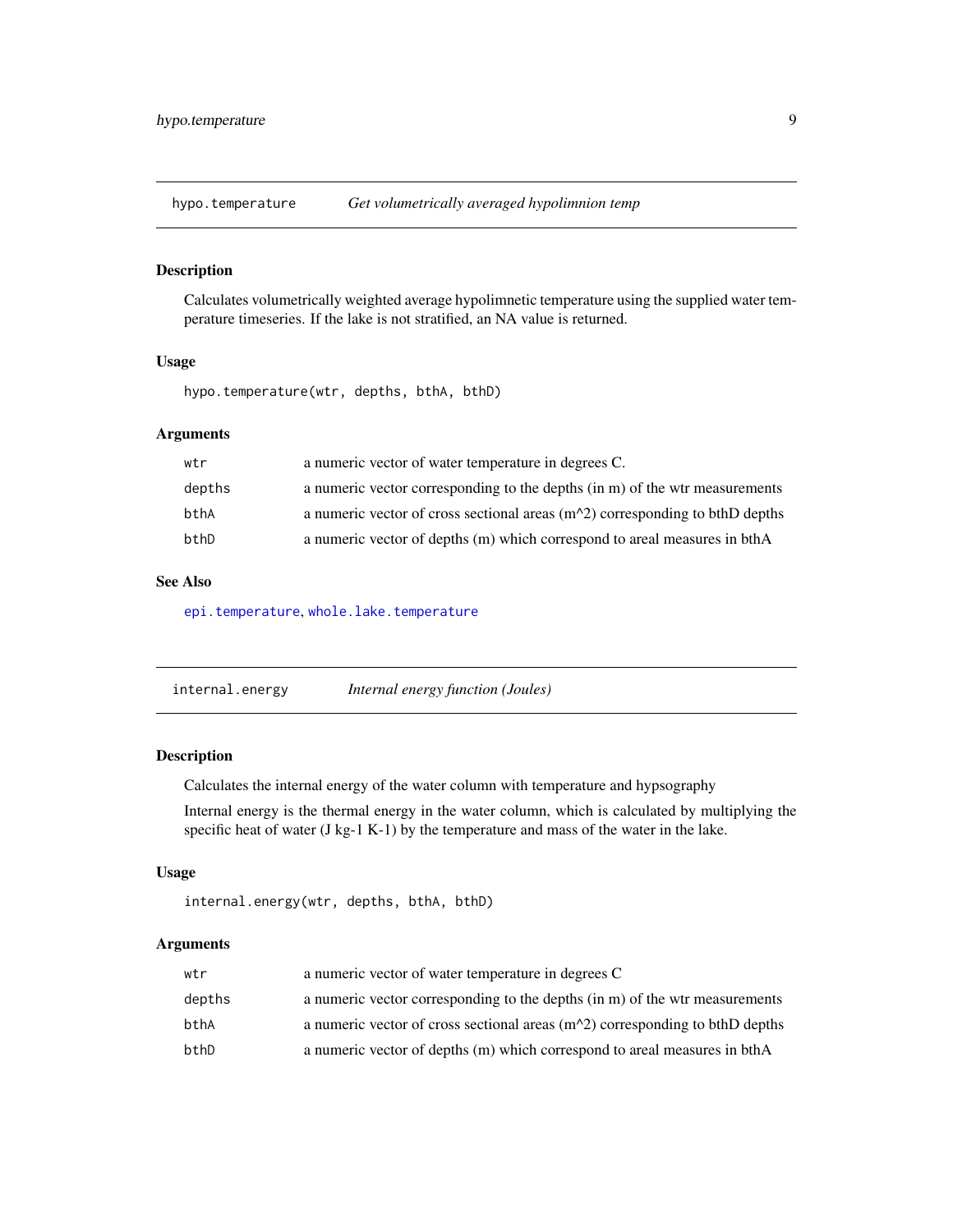#### <span id="page-9-0"></span>Value

internal energy in Joules m-2. (Currently not vectorized..)

#### Examples

```
bthA <-c(1000,900,864,820,200,10)
bthD <-c(0,2.3,2.5,4.2,5.8,7)
wtr <-c(28,27,26.4,26,25.4,24,23.3)
depths lt-c(0,1,2,3,4,5,6)cat('Internal Energy for input is: ')
cat(internal.energy(wtr, depths, bthA, bthD))
```
#### <span id="page-9-1"></span>lake.number *Calculate Lake Number*

#### Description

The Lake Number, defined by Imberger and Patterson (1990), has been used to describe processes relevant to the internal mixing of lakes induced by wind forcings. Lower values of Lake Number represent a higher potential for increased diapycnal mixing, which increases the vertical flux of mass and energy across the metalimnion through the action of non-linear internal waves. Lake Number is a dimensionless index.

Lake Number has been used, for example, to estimate the flux of oxygen across the thermocline in a small lake (Robertson and Imberger, 1994), and to explain the magnitude of the vertical flux of ammonium in a lake (Romero et al., 1998).

# Usage

lake.number(bthA, bthD, uStar, St, metaT, metaB, averageHypoDense)

#### **Arguments**

| bthA             | a numeric vector of cross sectional areas (m2) corresponding to bthD depths,<br>hypsographic areas                                                                                                                                                                                                            |
|------------------|---------------------------------------------------------------------------------------------------------------------------------------------------------------------------------------------------------------------------------------------------------------------------------------------------------------|
| bthD             | a numeric vector of depths (m) which correspond to areal measures in bthA,<br>hypsographic depths                                                                                                                                                                                                             |
| uStar            | a numeric array of $u^*$ (m/s), water friction velocity due to wind stress                                                                                                                                                                                                                                    |
| St               | a numeric array of Schmidt stability $(J/m2)$ , as defined by Idso 1973                                                                                                                                                                                                                                       |
| metaT            | a numeric array of the top of the metalimnion depth (m from the surface)                                                                                                                                                                                                                                      |
| metaB            | a numeric array of the bottom of the metalimnion depth (m from the surface)                                                                                                                                                                                                                                   |
| averageHypoDense |                                                                                                                                                                                                                                                                                                               |
|                  | $\mathcal{C}$ , and the contract $\mathcal{C}$ and $\mathcal{C}$ and $\mathcal{C}$ and $\mathcal{C}$ and $\mathcal{C}$ and $\mathcal{C}$ and $\mathcal{C}$ and $\mathcal{C}$ and $\mathcal{C}$ and $\mathcal{C}$ and $\mathcal{C}$ and $\mathcal{C}$ and $\mathcal{C}$ and $\mathcal{C}$ and $\mathcal{C}$ an |

a numeric array of the average density of the hypolimnion (kg/m3)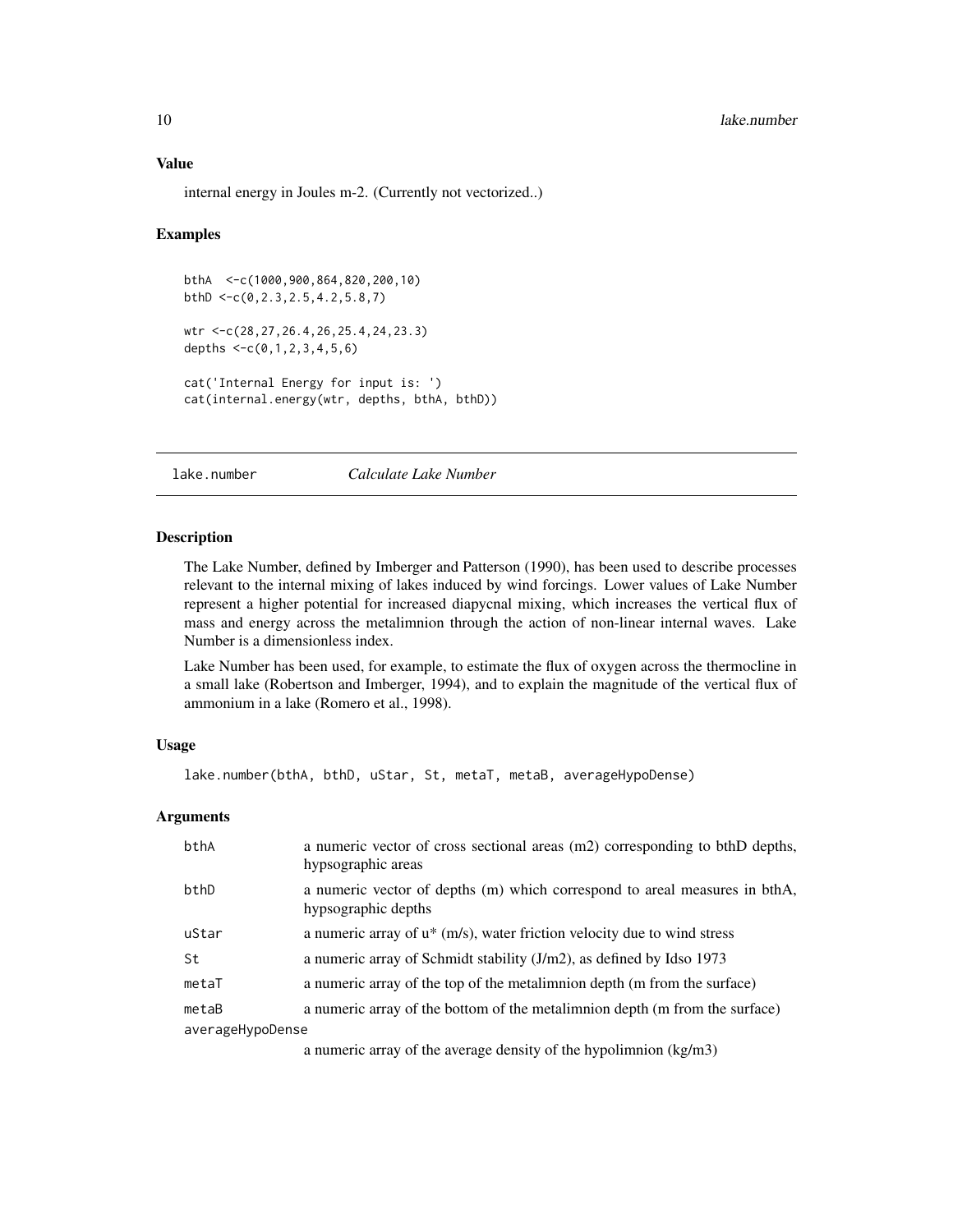# <span id="page-10-0"></span>lake.number.plot 11

# Value

A numeric vector of Lake Number [dimensionless]

#### References

Imberger, J., Patterson, J.C., 1990. *Physical limnology*. Advances in Applied Mechanics 27, 303- 475.

Idso, S.B., 1973. *On the concept of lake stability*. Limnology and Oceanography 18, 681-683.

# See Also

[ts.lake.number](#page-24-1) [wedderburn.number](#page-33-1)

#### Examples

```
bthA <-c(1000,900,864,820,200,10)
bthD <-c(0,2.3,2.5,4.2,5.8,7)
uStar <-c(0.0032,0.0024)
St <-c(140,153)
metaT <-c(1.34,1.54)
metaB <-c(4.32,4.33)
averageHypoDense <-c(999.3,999.32)
cat('Lake Number for input vector is: ')
cat(lake.number( bthA, bthD, uStar, St, metaT, metaB, averageHypoDense) )
```
lake.number.plot *Plots time series of Lake Number*

# Description

Generates a time series plot of Lake Number for appropriately formatted data. See [lake.number](#page-9-1) for more details on Lake Number and reference.

# Usage

lake.number.plot(wtr, wnd, wh, bth)

#### Arguments

| wtr | Data frame of water temperature loaded with <b>load</b> , ts                                                                        |
|-----|-------------------------------------------------------------------------------------------------------------------------------------|
| wnd | A data frame containing hypsometric data. Loaded using load bathy                                                                   |
| wh  | A value indicating the height of the anemometer above lake surface in meters.<br>This value must be specified, there is no default. |
| bth | A data frame containing hypsometric data. Loaded using load bathy                                                                   |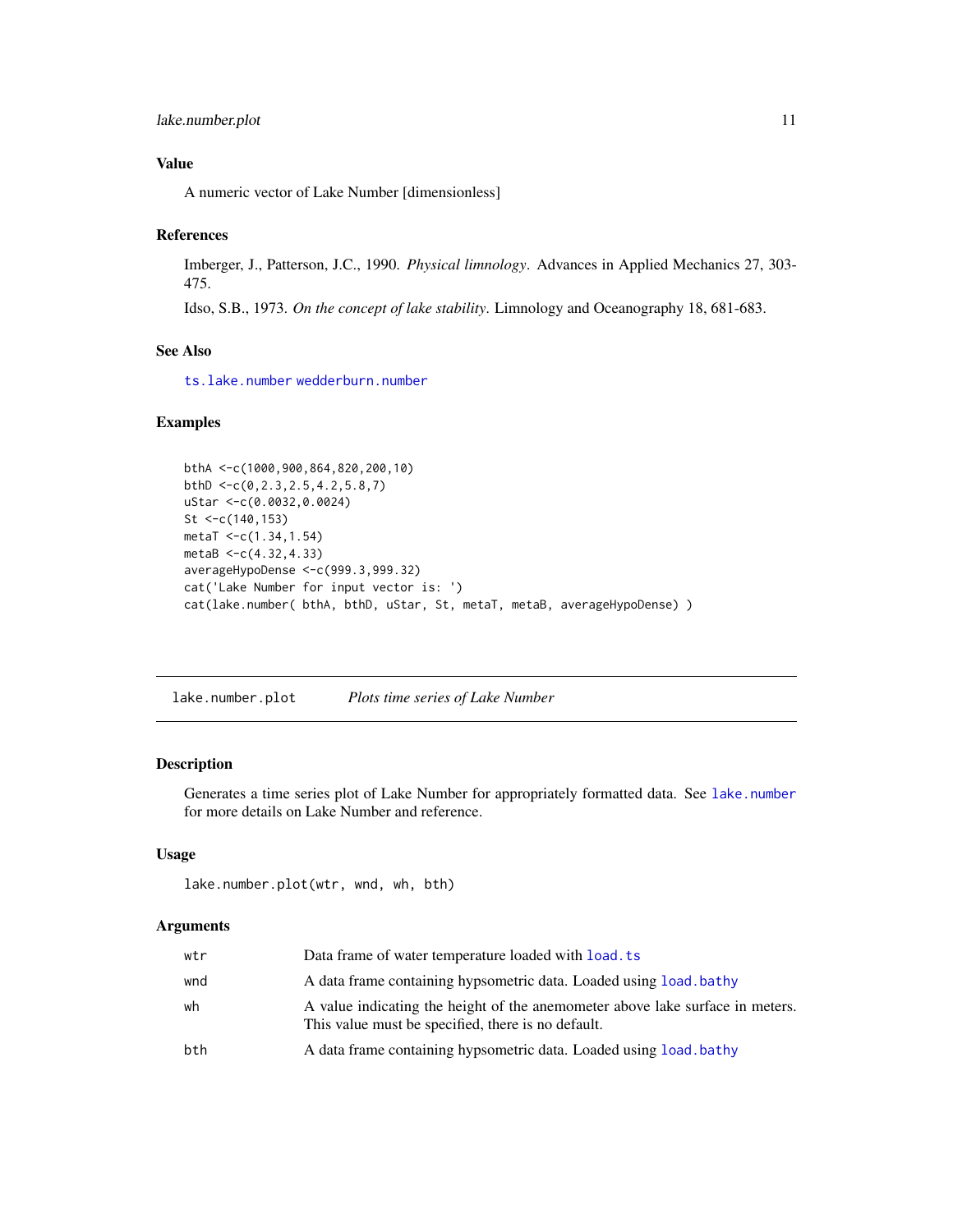# <span id="page-11-0"></span>See Also

[wtr.lineseries](#page-37-1)

# Examples

```
#Get system data file paths
wtr.path <- system.file('extdata', 'Sparkling.wtr', package="rLakeAnalyzer")
bth.path <- system.file('extdata', 'Sparkling.bth', package="rLakeAnalyzer")
wnd.path <- system.file('extdata', 'Sparkling.wnd', package="rLakeAnalyzer")
#Load data for example lake, Sparkilng Lake, Wisconsin.
wtr = load.ts(wtr.path)
wnd = load.ts(wnd.path)
bth = load.bathy(bth.path)
wh = 1 # user specified, here as 1 m.
  ## Not run:
  #generate default plot
lake.number.plot(wtr,wnd,wh,bth)
```
## End(Not run)

latesummer *Late Summer Profile*

# Description

Late summer water profile taken from Quesnel Lake, British Columbia, Canada. Profile taken with Sea-Bird SBE19plus.

depth Depth, m temper Temperature, degC salinity Salinity, PSU oxygen Oxygen, ml/l oxygen.sat Oxygen saturation, percent saturation density Density, kg/m^3 ...

# Usage

latesummer

# Format

An object of class data. frame with 881 rows and 6 columns.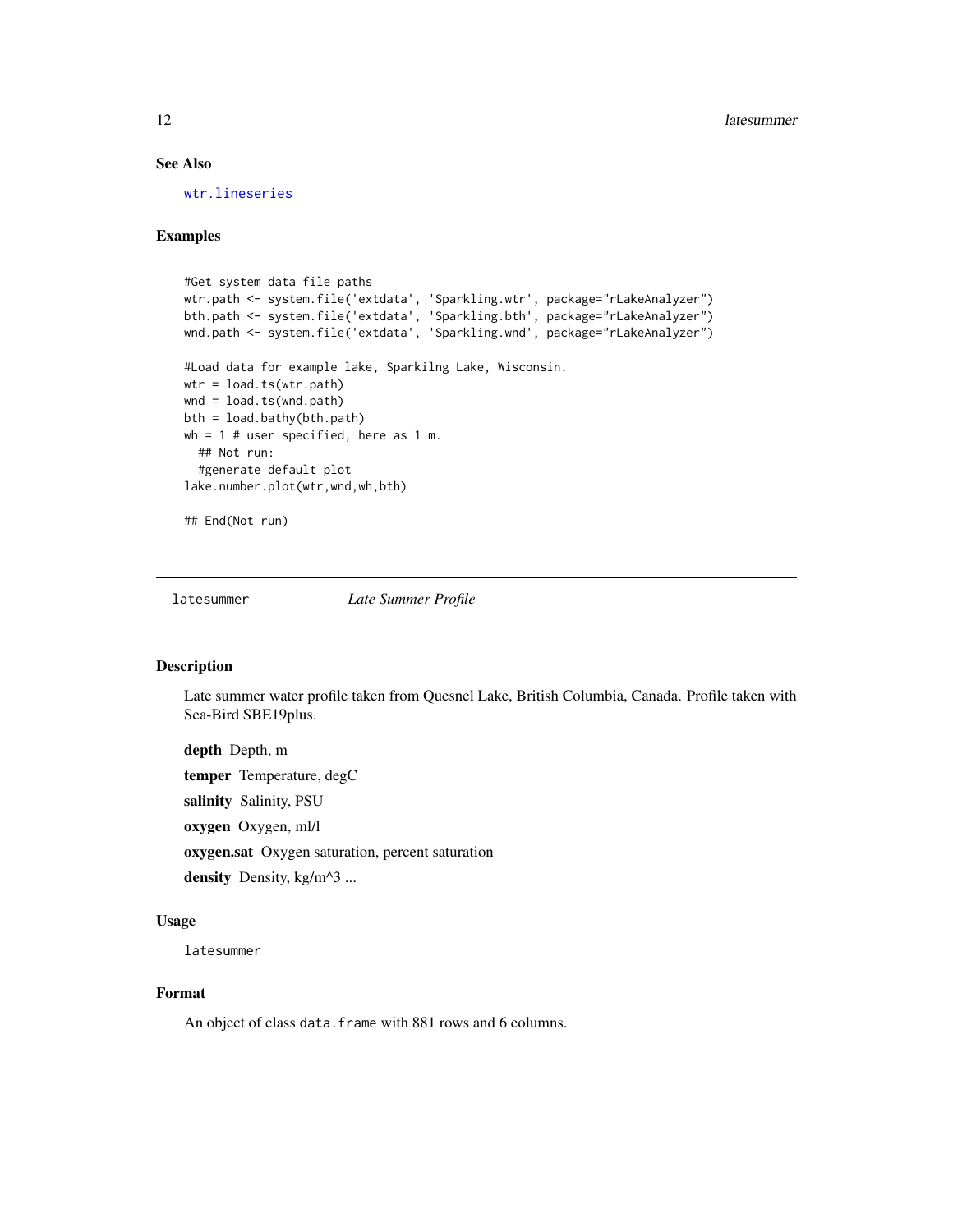<span id="page-12-1"></span><span id="page-12-0"></span>

This function calculates the average density of a layer of water between two depths.

# Usage

```
layer.density(top, bottom, wtr, depths, bthA, bthD, sal = wtr * 0)
```
# Arguments

| top    | Numeric value of the depth (m) of the top of the layer from the water surface                                                                           |
|--------|---------------------------------------------------------------------------------------------------------------------------------------------------------|
| bottom | Numeric value of the depth $(m)$ of the bottom of the layer from the water surface                                                                      |
| wtr    | Numeric vector of water temperature in degrees C                                                                                                        |
| depths | Numeric vector of depths (m) corresponding to water temperature vector                                                                                  |
| bthA   | Numeric vector of water body cross sectional area (m2) corresponding to bthD<br>depths                                                                  |
| bthD   | Numeric vector of water body bathymetric depths (m) corresponding to areal<br>bthA values                                                               |
| sal    | Optional numeric vector of salinity in Practical Salinity Units corresponding to<br>water temperature vector. If left blank, salinity is set to be zero |

# Value

Numeric value of average water density for bounded layer in kg/m^3

# See Also

water.density

#### Examples

```
top <- 2
bottom <- 6
wtr <- c(25.2,25.1,24.1,22.0,19.8,15.3,12.0,11.1)
depths \leq C(0,1,2,3,4,5,6,7)bthA <- c(10000,8900,5000,3500,2000,1000,300,10)
bthD \leftarrow c(0,1,2,3,4,5,6,7)layer.density(top,bottom,wtr,depths,bthA,bthD)
```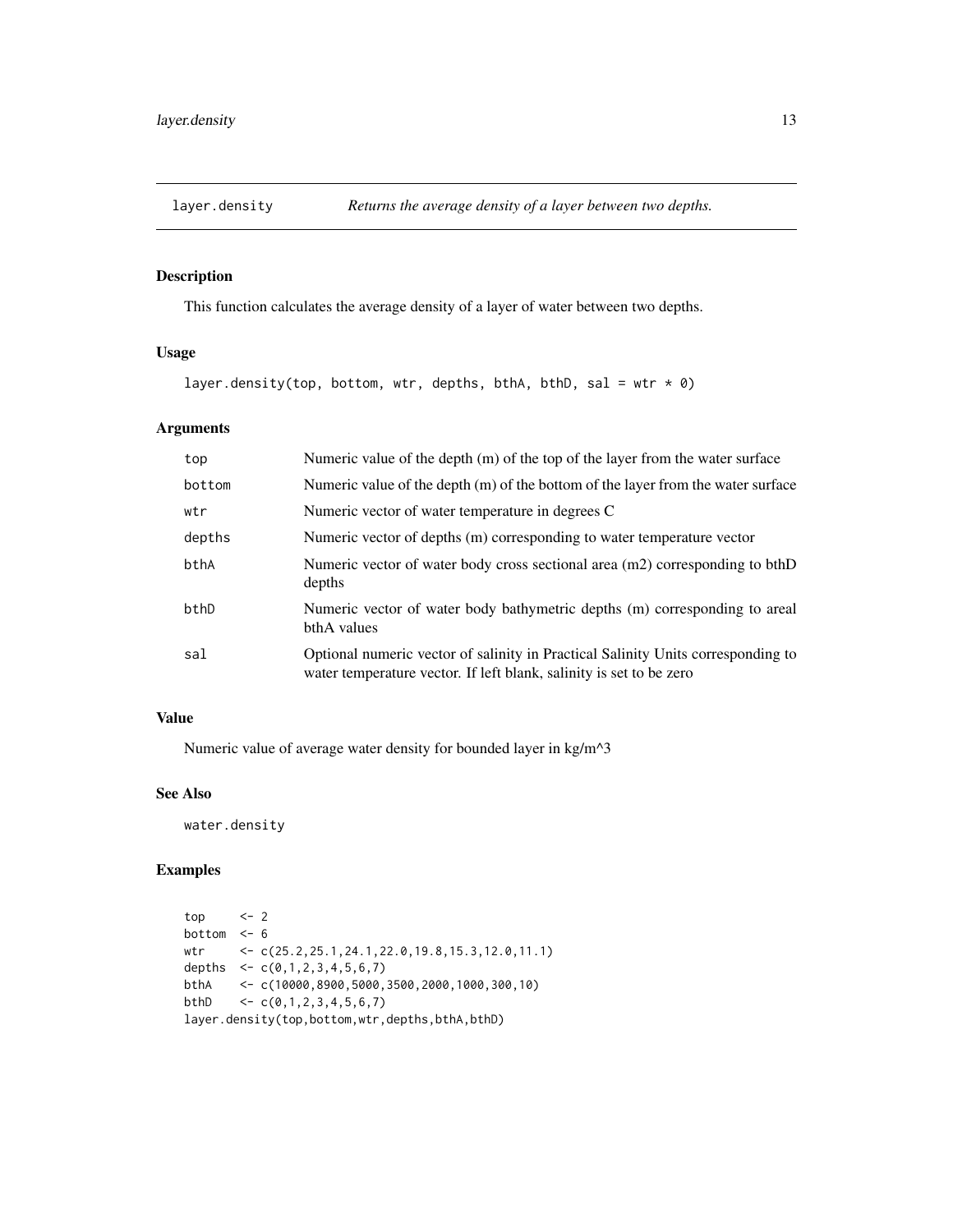<span id="page-13-0"></span>

This function calculates the average temperature of a layer of water between two depths.

# Usage

layer.temperature(top, bottom, wtr, depths, bthA, bthD)

# Arguments

| top    | Numeric value of the depth (m) of the top of the layer from the water surface             |
|--------|-------------------------------------------------------------------------------------------|
| bottom | Numeric value of the depth (m) of the bottom of the layer from the water surface          |
| wtr    | Numeric vector of water temperature in degrees C                                          |
| depths | Numeric vector of depths (m) corresponding to water temperature vector                    |
| bthA   | Numeric vector of water body cross sectional area (m2) corresponding to bthD<br>depths    |
| bthD   | Numeric vector of water body bathymetric depths (m) corresponding to areal<br>bthA values |

#### Value

Numeric value of average water temperature

# See Also

layer.density

# Examples

```
# Supply input data
top \leftarrow 2bottom <-6wtr <- c(25.2,25.1,24.1,22.0,19.8,15.3,12.0,11.1)
depths \leq C(0,1,2,3,4,5,6,7)bthA <- c(10000,8900,5000,3500,2000,1000,300,10)
bthD \langle -c(0,1,2,3,4,5,6,7) \rangle
```
#Return the average temperature of the water column between 2 and 6 meters. layer.temperature(top,bottom,wtr,depths,bthA,bthD)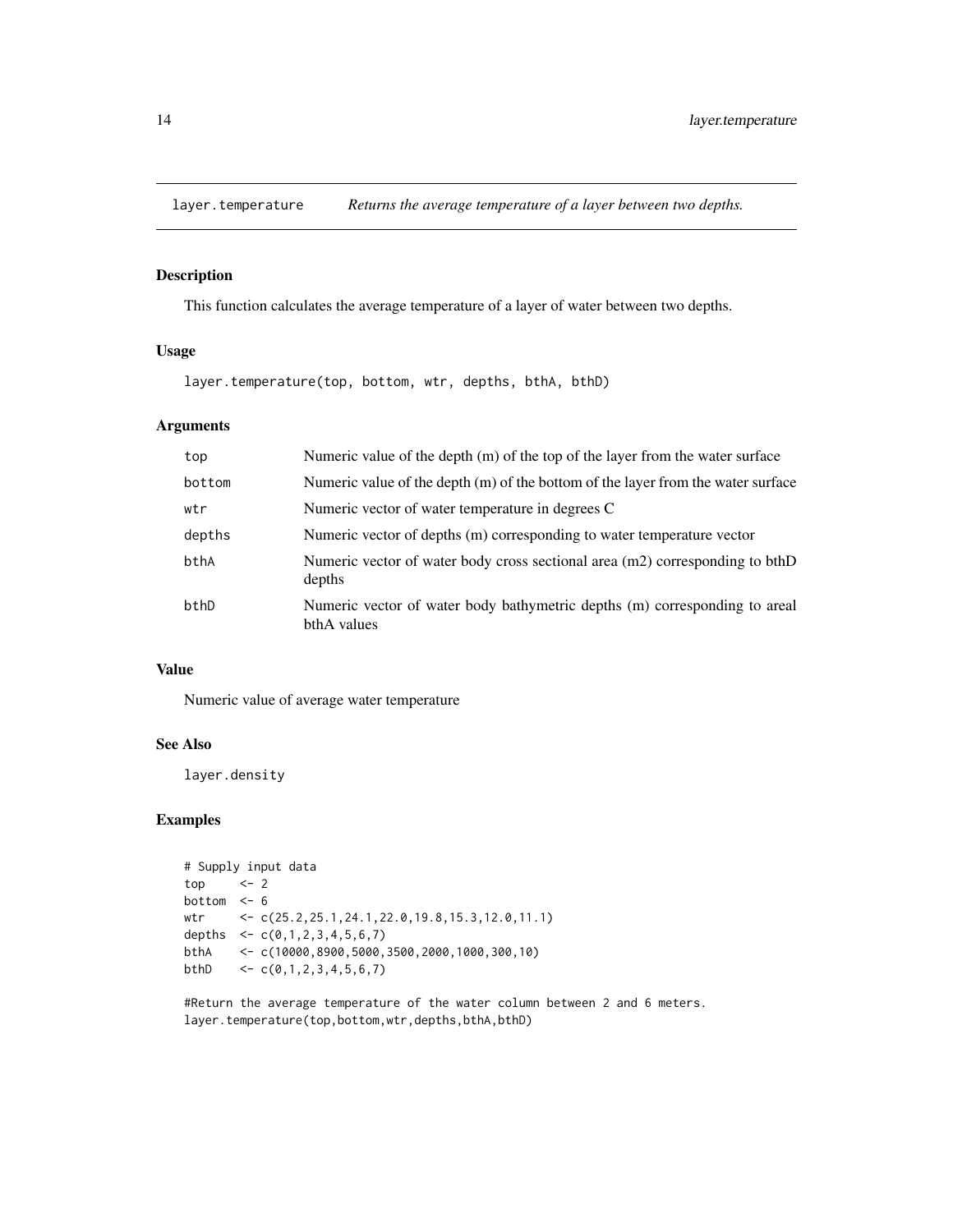<span id="page-14-1"></span><span id="page-14-0"></span>

Imports lake bathymetry data. Bathymetric data file must be a 2 column array where depth (in meters) and area (in meters^2) information are provided in columns with headers containing the words "depths" and "areas" respectively.

# Usage

```
load.bathy(fPath)
```
#### Arguments

fPath File path to the bathymetry file.

# Value

data.frame of depth and area for given lake.

# See Also

### [load.ts](#page-15-1)

## Examples

```
#Get the path for the package example file included
exampleFilePath <- system.file('extdata', 'Sparkling.bth', package="rLakeAnalyzer")
#Load and plot the hypsometric curve
sparkling.bathy = load.bathy(exampleFilePath)
#If successful, there will be two colums. "depths", and "areas".
plot(sparkling.bathy$areas, sparkling.bathy$depths, type='l', ylim=c(20,0),
  ylab='Depths (m)', xlab='Areas (m^2)')
```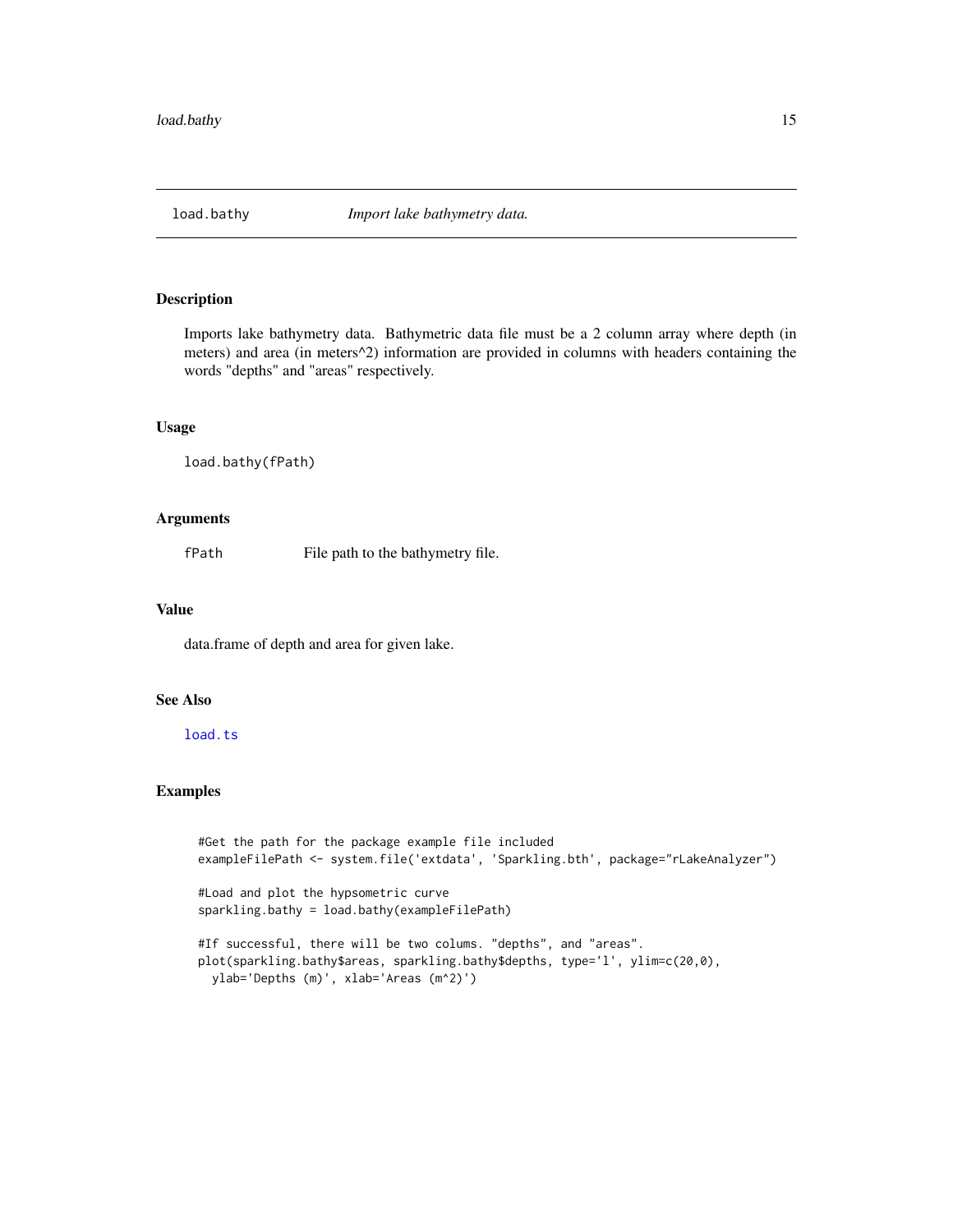<span id="page-15-1"></span><span id="page-15-0"></span>

A convenience function to load timeseries data into R based on the standardized format used by Lake Analyzer.

Timeseries files must follow a common format. The first column must have the label 'datetime' and be of the format *yyyy-mm-dd HH:MM:SS* (ISO 8601 without the "T" delimiter). The second can be skipped if not using sub-minute data.

#### Usage

 $load.ts(fPath, tz = "GMT")$ 

#### **Arguments**

| fPath | The file path as a string.                                                                                                                                           |
|-------|----------------------------------------------------------------------------------------------------------------------------------------------------------------------|
| tz    | Timezone string to be supplied to as . POSIXct. Defaults to GMT (UTC-0). This<br>often can be left to the default unless time zone support is specifically required. |

#### Value

A data frame in the required format for use with other rLakeAnalyzer timeseries functions.

#### See Also

```
For dataloading ts.meta.depths,
For analyzing timeseries data, see ts.meta.depths, ts.thermo.depth, ts.schmidt.stability,
ts.lake.number.
```
# Examples

```
#Get the path for the package example file included
exampleFilePath <- system.file('extdata', 'Sparkling.wtr', package="rLakeAnalyzer")
#Load
sparkling.temp = load.ts(exampleFilePath)
#calculate and plot the thermocline depth
t.d = ts.thermo.depth(sparkling.temp)
```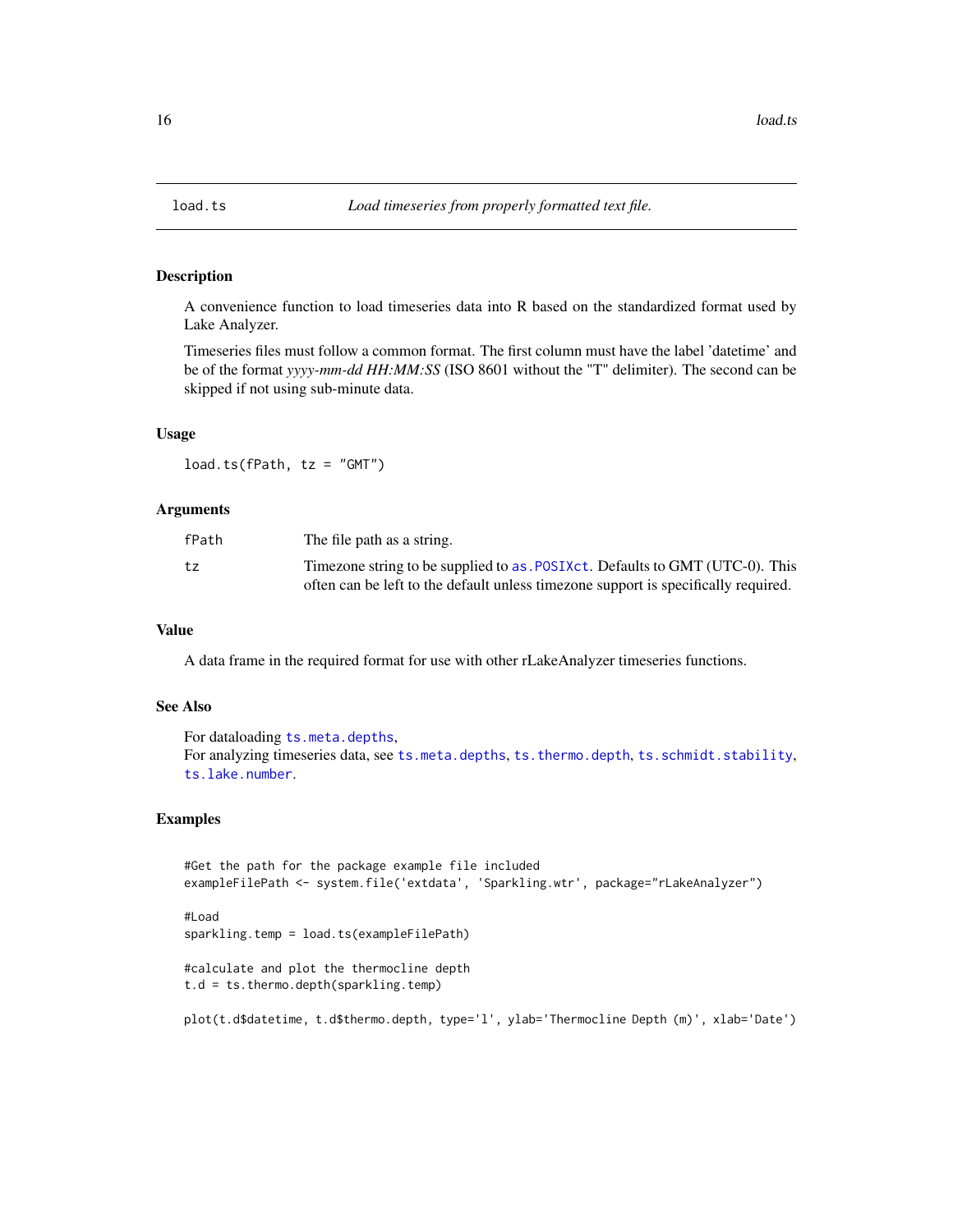<span id="page-16-1"></span><span id="page-16-0"></span>

Calculates the top and bottom depths of the metalimnion in a stratified lake. The metalimnion is defined as the water stratum in a stratified lake with the steepest thermal gradient and is demarcated by the bottom of the epilimnion and top of the hypolimnion.

# Usage

```
meta.depths(wtr, depths, slope = 0.1, seasonal = TRUE, mixed.cutoff = 1)
```
#### Arguments

| wtr          | a numeric vector of water temperature in degrees C                                                                                                                                                                                                                                                                                      |
|--------------|-----------------------------------------------------------------------------------------------------------------------------------------------------------------------------------------------------------------------------------------------------------------------------------------------------------------------------------------|
| depths       | a numeric vector corresponding to the depths (in m) of the wtr measurements                                                                                                                                                                                                                                                             |
| slope        | a numeric vector corresponding to the minimum slope                                                                                                                                                                                                                                                                                     |
| seasonal     | a logical value indicating whether the seasonal thermocline should be returned.<br>This is fed to thermo.depth, which is used as the starting point. The seasonal<br>thermocline is defined as the deepest density gradient found in the profile. If<br>FALSE, the depth of the maximum density gradient is used as the starting point. |
| mixed.cutoff | A cutoff (deg C) where below this threshold, thermo.depth and meta.depths are<br>not calculated (NaN is returned). Defaults to 1 deg C.                                                                                                                                                                                                 |

#### Value

A numeric vector of the top and bottom metalimnion depths in meters. Returns the bottom depth if no distinct metalimion top and bottom found.

# References

Wetzel, R. G. 2001. Limnology: Lake and River Ecosystems, 3rd ed. Academic Press.

#### See Also

[ts.meta.depths](#page-26-1), [thermo.depth](#page-19-1)

# Examples

wtr = c(22.51, 22.42, 22.4, 22.4, 22.4, 22.36, 22.3, 22.21, 22.11, 21.23, 16.42, 15.15, 14.24, 13.35, 10.94, 10.43, 10.36, 9.94, 9.45, 9.1, 8.91, 8.58, 8.43) depths =  $c(0, 0.5, 1, 1.5, 2, 3, 4, 5, 6, 7, 8, 9, 10, 11, 12, 13, 14, 15, 16,$ 17, 18, 19, 20)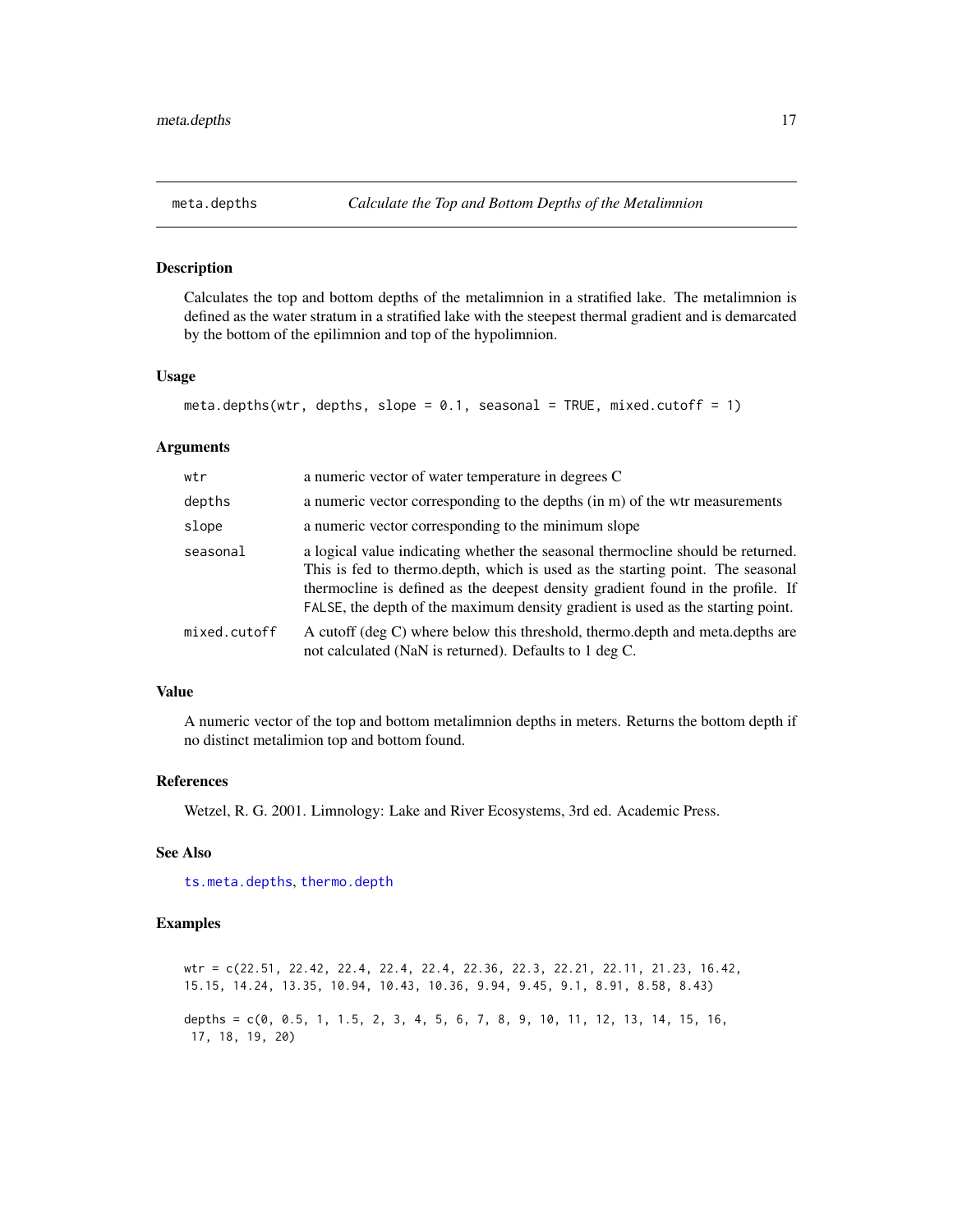```
m.d = meta.depths(wtr, depths, slope=0.1, seasonal=FALSE)
cat('The top depth of the metalimnion is:', m.d[1])
cat('The bottom depth of the metalimnion is:', m.d[2])
```
rLakeAnalyzer *Lake Physics Tools*

# Description

Standardized methods for calculating common important derived physical features of lakes including water density based based on temperature, thermal layers, thermocline depth, lake number, Wedderburn number, Schmidt stability and others.

schmidt.plot *Creates a time series plot of Schmidt's stability*

# Description

Generates a time series of Schmidt's stability where each value represents water column stability for each time step of data. See schmidt. stability for more details and reference.

#### Usage

```
schmidt.plot(wtr, bth)
```
#### Arguments

| wtr | Data frame of water temperature loaded with load. ts               |
|-----|--------------------------------------------------------------------|
| bth | A data frame containing hypsometric data. Loaded using load, bathy |

# References

See [schmidt.stability](#page-18-1)

# See Also

[schmidt.stability](#page-18-1)

<span id="page-17-0"></span>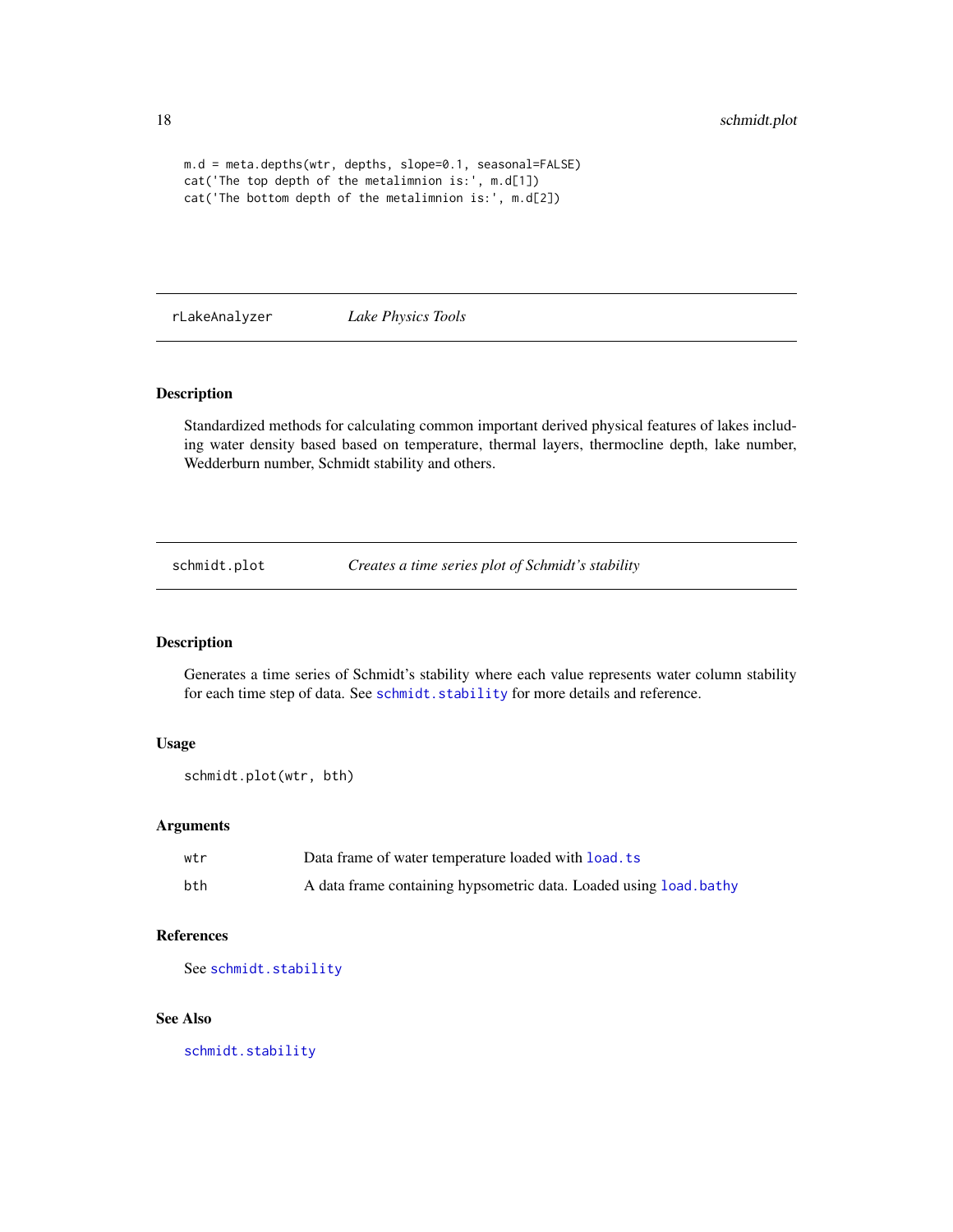# <span id="page-18-0"></span>schmidt.stability 19

#### Examples

```
# Get system data file paths
  wtr.path <- system.file('extdata', 'Sparkling.wtr', package="rLakeAnalyzer")
bth.path <- system.file('extdata', 'Sparkling.bth', package="rLakeAnalyzer")
# Load data for example lake, Sparkilng Lake, Wisconsin.
wtr = load.ts(wtr.path)
bth = load.bathy(bth.path)
## Not run:
  # Generate default plot
  schmidt.plot(wtr,bth)
## End(Not run)
```
<span id="page-18-1"></span>schmidt.stability *Calculate the Schmidt stability*

#### Description

Schmidt stability, or the resistance to mechanical mixing due to the potential energy inherent in the stratification of the water column.

Schmidt stability was first defined by Schmidt (1928) and later modified by Hutchinson (1957). This stability index was formalized by Idso (1973) to reduce the effects of lake volume on the calculation (resulting in a mixing energy requirement per unit area).

#### Usage

```
schmidt.stability(wtr, depths, bthA, bthD, sal = 0)
```
# Arguments

| wtr    | a numeric vector of water temperature in degrees C                             |
|--------|--------------------------------------------------------------------------------|
| depths | a numeric vector corresponding to the depths (in m) of the wtr measurements    |
| bthA   | a numeric vector of cross sectional areas $(m^2)$ corresponding to bthD depths |
| bthD   | a numeric vector of depths (m) which correspond to areal measures in bthA      |
| sal    | a numeric vector of salinity in Practical Salinity Scale units                 |

#### Value

a numeric vector of Schmidt stability (J/m^2)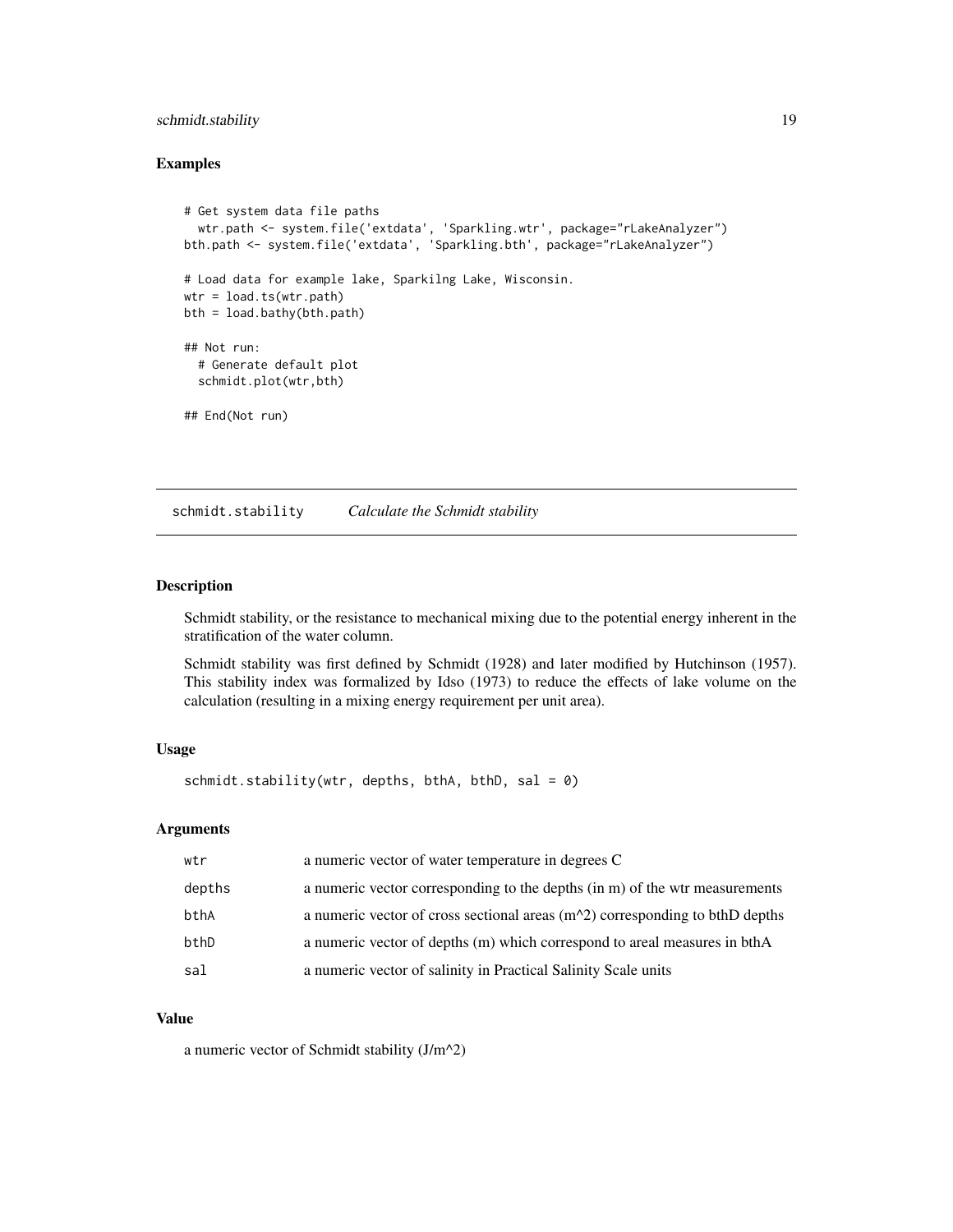#### <span id="page-19-0"></span>References

Schmidt, W., 1928. *Ueber Temperatur and Stabilitaetsverhaltnisse von Seen*. Geo- graphiska Annaler 10, 145-177.

Hutchinson, G.E., 1957. *A Treatise on Limnology*, vol. 1. John Wiley & Sons, Inc., New York. Idso, S.B., 1973. *On the concept of lake stability*. Limnology and Oceanography 18, 681-683.

#### See Also

[ts.schmidt.stability](#page-27-1) [lake.number](#page-9-1) [wedderburn.number](#page-33-1)

#### Examples

```
bthA <-c(1000,900,864,820,200,10)
bthD <-c(0,2.3,2.5,4.2,5.8,7)
```

```
wtr <-c(28,27,26.4,26,25.4,24,23.3)
depths lt-c(0,1,2,3,4,5,6)
```
cat('Schmidt stability for input is: ') cat(schmidt.stability(wtr, depths, bthA, bthD))

<span id="page-19-1"></span>thermo.depth *Calculate depth of the thermocline from a temperature profile.*

# Description

This function calculates the location of the thermocline from a temperature profile. It uses a special technique to estimate where the thermocline lies even between two temperature measurement depths, giving a potentially finer-scale estimate than usual techniques.

# Usage

```
thermo.depth(wtr, depths, Smin = 0.1, seasonal = TRUE, index = FALSE,
 mixed.cutoff = 1)
```
#### Arguments

| wtr      | a numeric vector of water temperature in degrees C                                                                                                                                                                                                                                                                                       |
|----------|------------------------------------------------------------------------------------------------------------------------------------------------------------------------------------------------------------------------------------------------------------------------------------------------------------------------------------------|
| depths   | a numeric vector corresponding to the depths (in m) of the wtr measurements                                                                                                                                                                                                                                                              |
| Smin     | Optional paramter defining minimum density gradient for thermocline                                                                                                                                                                                                                                                                      |
| seasonal | a logical value indicating whether the seasonal thermocline should be returned.<br>This is fed to thermo. depth, which is used as the starting point. The seasonal<br>thermocline is defined as the deepest density gradient found in the profile. If<br>FALSE, the depth of the maximum density gradient is used as the starting point. |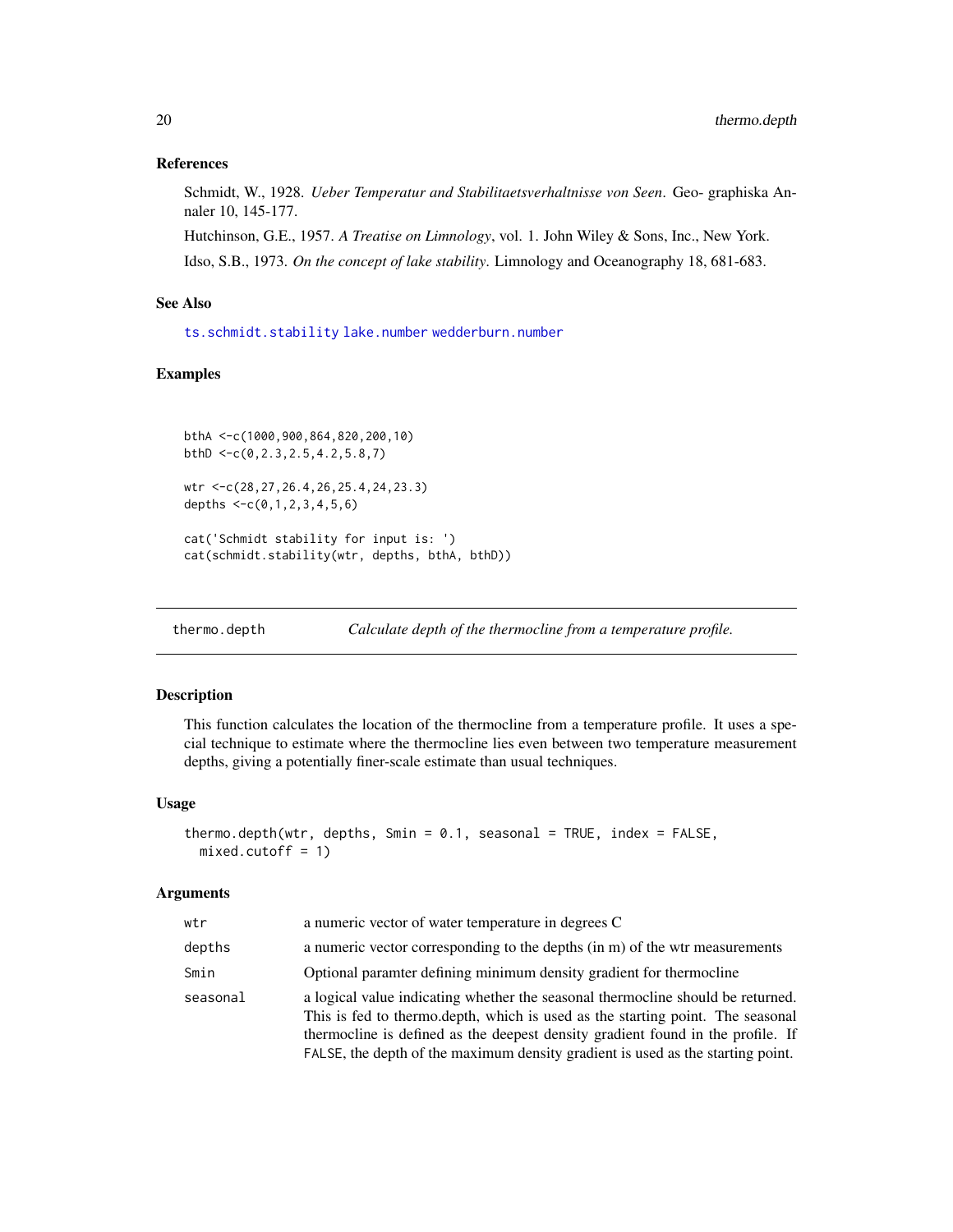# <span id="page-20-0"></span>ts.buoyancy.freq 21

| index        | Boolean value indicated if index of the thermocline depth, instead of the depth<br>value, should be returned.                           |
|--------------|-----------------------------------------------------------------------------------------------------------------------------------------|
| mixed.cutoff | A cutoff (deg C) where below this threshold, thermo.depth and meta.depths are<br>not calculated (NaN is returned). Defaults to 1 deg C. |

# Value

Depth of thermocline. If no thermocline found, value is NaN.

# See Also

[ts.thermo.depth](#page-28-1), water.density

### Examples

# A vector of water temperatures wtr = c(22.51, 22.42, 22.4, 22.4, 22.4, 22.36, 22.3, 22.21, 22.11, 21.23, 16.42, 15.15, 14.24, 13.35, 10.94, 10.43, 10.36, 9.94, 9.45, 9.1, 8.91, 8.58, 8.43) #A vector defining the depths depths = c(0, 0.5, 1, 1.5, 2, 3, 4, 5, 6, 7, 8, 9, 10, 11, 12, 13, 14, 15, 16, 17, 18, 19, 20) t.d = thermo.depth(wtr, depths, seasonal=FALSE) cat('The thermocline depth is:', t.d)

ts.buoyancy.freq *Calculate the buoyancy (Brunt-Vaisala) frequency for a temperature profile.*

#### Description

Function for simplifying the calculation of buoyancy frequency. Can usually be called directly on data loaded directly using [load.ts](#page-15-1) and [load.bathy](#page-14-1).

# Usage

```
ts.buoyancy.freq(wtr, at.thermo = TRUE, na.rm = FALSE, ...)
```
#### Arguments

| wtr       | A data frame of water temperatures (in Celsius). Loaded using load, ts     |
|-----------|----------------------------------------------------------------------------|
| at.thermo | Boolean indicating if only buoyancy frequency at the thermocline should be |
|           | returned. If false, full profile is returned.                              |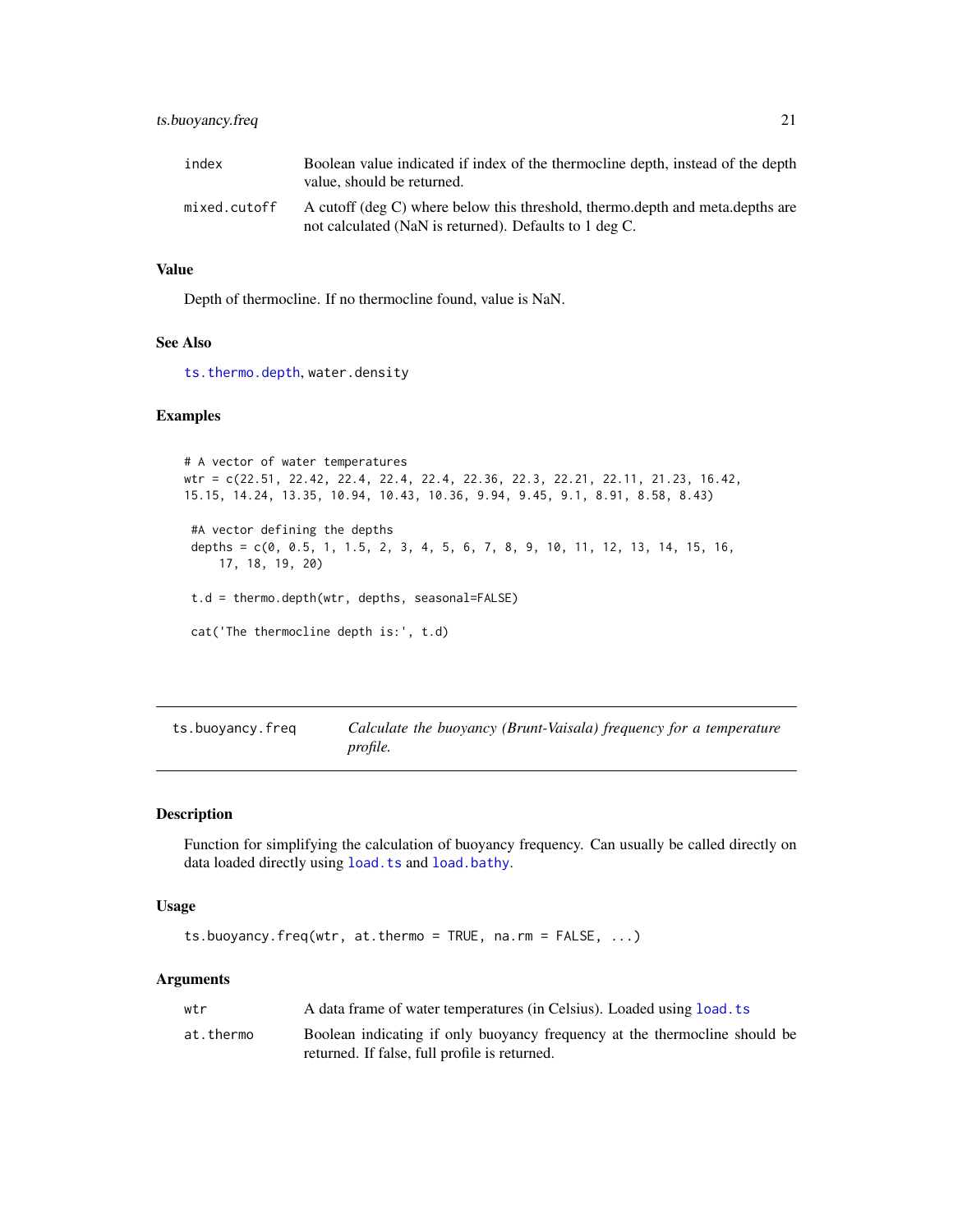<span id="page-21-0"></span>

| na.rm    | Boolean indicated if step-by-step removal of NA's should be tried. If false, a<br>timestep with any NA values will likely return an NA value. If true, best effort<br>will be made to calculate indices despite NA values. |
|----------|----------------------------------------------------------------------------------------------------------------------------------------------------------------------------------------------------------------------------|
| $\cdots$ | Additional parameters will be passed on to thermo depth function when ex-<br>tracting buoyancy frequency at only the thermocline. Common parameters to<br>supply would be seasonal and slope.                              |

# Value

Returns a data frame with the timeseries of buoyancy frequency in units sec^-2. Includes a 'datetime' column.

#### References

Imberger, J., Patterson, J.C., 1990. *Physical limnology*. Advances in Applied Mechanics 27, 353- 370.

#### See Also

buoyancy.freq

#### Examples

```
#Get the path for the package example file included
wtr.path <- system.file('extdata', 'Sparkling.daily.wtr', package="rLakeAnalyzer")
#Load data for example lake, Sparkilng Lake, Wisconsin.
sp.wtr = load.ts(wtr.path)
N2 = ts.buoyancy.freq(sp.wtr, seasonal=FALSE)
SN2 = ts.buoyancy.freq(sp.wtr, seasonal=TRUE)
plot(N2, type='l', ylab='Buoyancy Frequency', xlab='Date')
lines(SN2, col='red')
```
ts.center.buoyancy *Calculates the center of buoyancy for multiple temperature profiles.*

# Description

Function for simplifying the calculation of the center of buoyancy. Can usually be called directly on data loaded directly using [load.ts](#page-15-1) and [load.bathy](#page-14-1).

#### Usage

ts.center.buoyancy(wtr, na.rm = FALSE)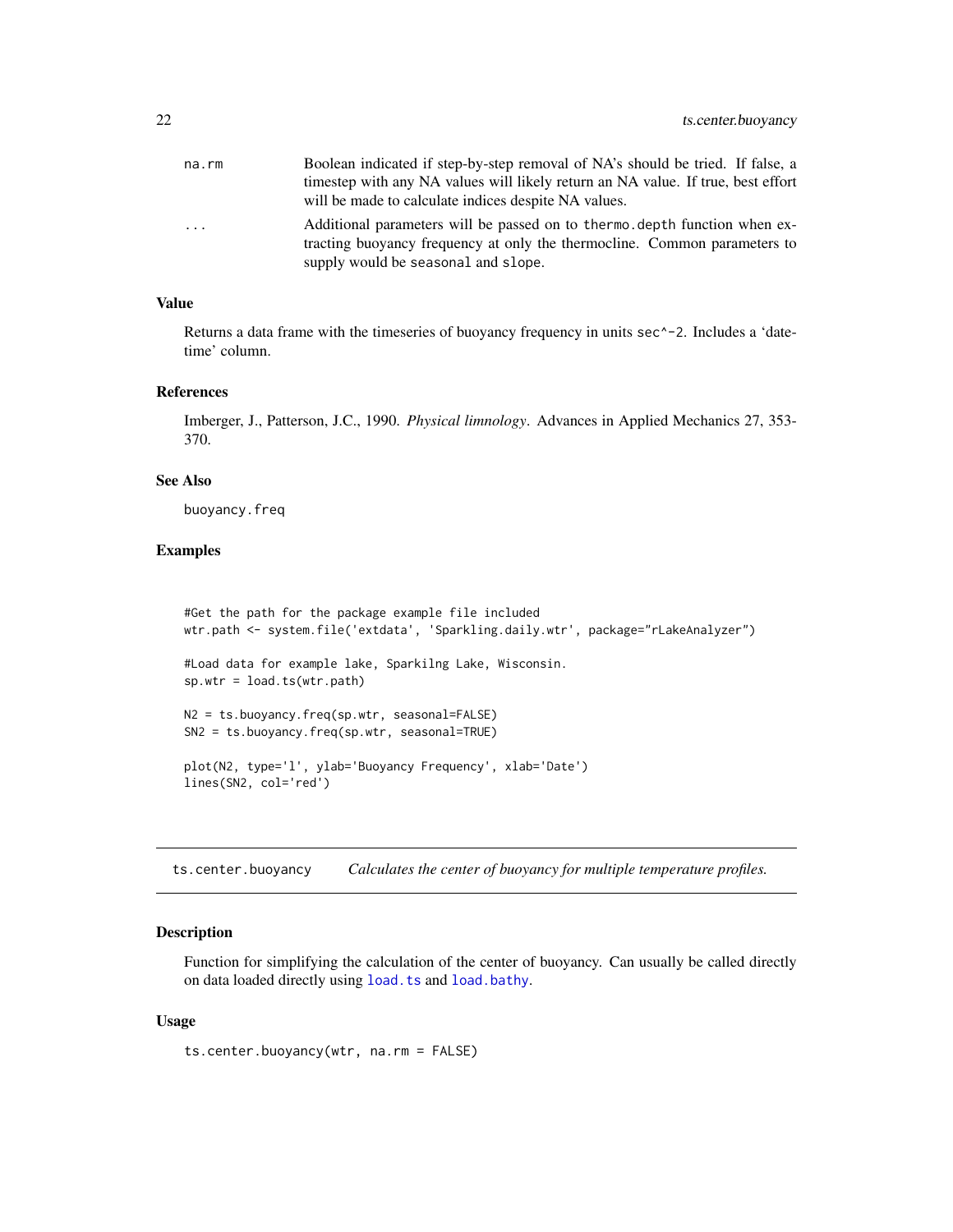#### **Arguments**

| wtr   | A data frame of water temperatures (in Celsius). Loaded using load, ts                                                                                              |
|-------|---------------------------------------------------------------------------------------------------------------------------------------------------------------------|
| na.rm | Boolean indicated if step-by-step removal of NA's should be tried. If false, a<br>timestep with any NA values will return an NA value. If true, best effort will be |
|       | made to calculate indices despite NA values.                                                                                                                        |

#### Value

Returns a data frame with the timeseries of the center of buoyancy frequency. Includes a 'datetime' column.

#### References

Imberger, J., Patterson, J.C., 1990. *Physical limnology*. Advances in Applied Mechanics 27, 353- 370.

#### See Also

center.buoyancy, load.bathy, load.ts

# Examples

```
#Get the path for the package example file included
wtr.path <- system.file('extdata', 'Sparkling.daily.wtr', package="rLakeAnalyzer")
#Load data for example lake, Sparkilng Lake, Wisconsin.
sp.wtr = load.ts(wtr.path)
#calculate and plot the thermocline depth
t.d = ts.thermo.depth(sp.wtr)
center.N2 = ts.center.buoyancy(sp.wtr)
plot(center.N2, type='l', ylab='Depth (m)', xlab='Date', ylim=c(19,0), lwd = 1.5)
lines(t.d, type='l', col='red', lwd = 1.5)legend(x = t.d[3,1], y = .25,c('center of buoyancy','thermocline depth'),
   lty=c(1,1),lwd=c(1.5, 1.5), col=c("black", "red"), bty = "n")
```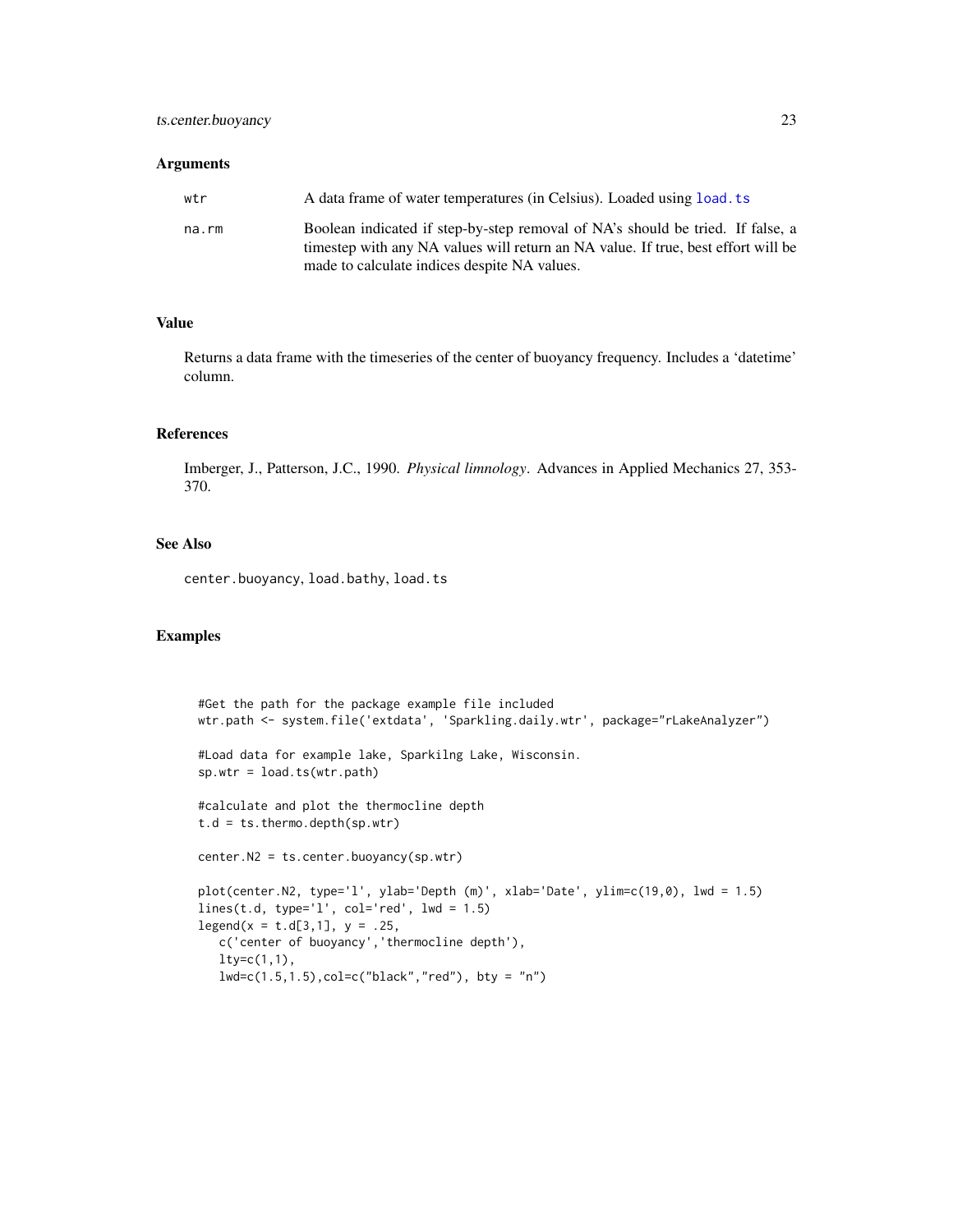<span id="page-23-1"></span><span id="page-23-0"></span>ts.internal.energy *Calculate physical indices for a timeseries.*

#### Description

Functions for simplifying the calculation of physical indices for a timeseries of observation data. Can usually be called directly on data loaded directly using [load.ts](#page-15-1) and [load.bathy](#page-14-1).

These are wrapper functions that accept a timeseries of data and call the core physical metric functions (like [schmidt.stability](#page-18-1)) on each timestep.

#### Usage

ts.internal.energy(wtr, bathy, na.rm = FALSE)

# Arguments

| wtr   | A data frame of water temperatures (in Celsius). Loaded using load, ts. Must<br>have columns datetime, wtr_##.# where ##.# is depth in meters.                                                                      |
|-------|---------------------------------------------------------------------------------------------------------------------------------------------------------------------------------------------------------------------|
| bathy | A data frame containing hypsometric data. Loaded using load, bathy                                                                                                                                                  |
| na.rm | Boolean indicated if step-by-step removal of NA's should be tried. If false, a<br>timestep with any NA values will return an NA value. If true, best effort will be<br>made to calculate indices despite NA values. |

#### Value

Returns a data frame with the timeseries of calculated derivatives. All include a 'datetime' column, but derivative columns differ between functions.

# See Also

For loading input data [load.ts](#page-15-1), [load.bathy](#page-14-1).

For the underlying functions operating at each timestep [meta.depths](#page-16-1), [thermo.depth](#page-19-1), [schmidt.stability](#page-18-1), [lake.number](#page-9-1), [internal.energy](#page-8-2).

Other Timeseries functions for r Lake Analyzer: [ts.lake.number](#page-24-1), [ts.meta.depths](#page-26-1), [ts.schmidt.stability](#page-27-1), [ts.thermo.depth](#page-28-1), [ts.uStar](#page-29-1)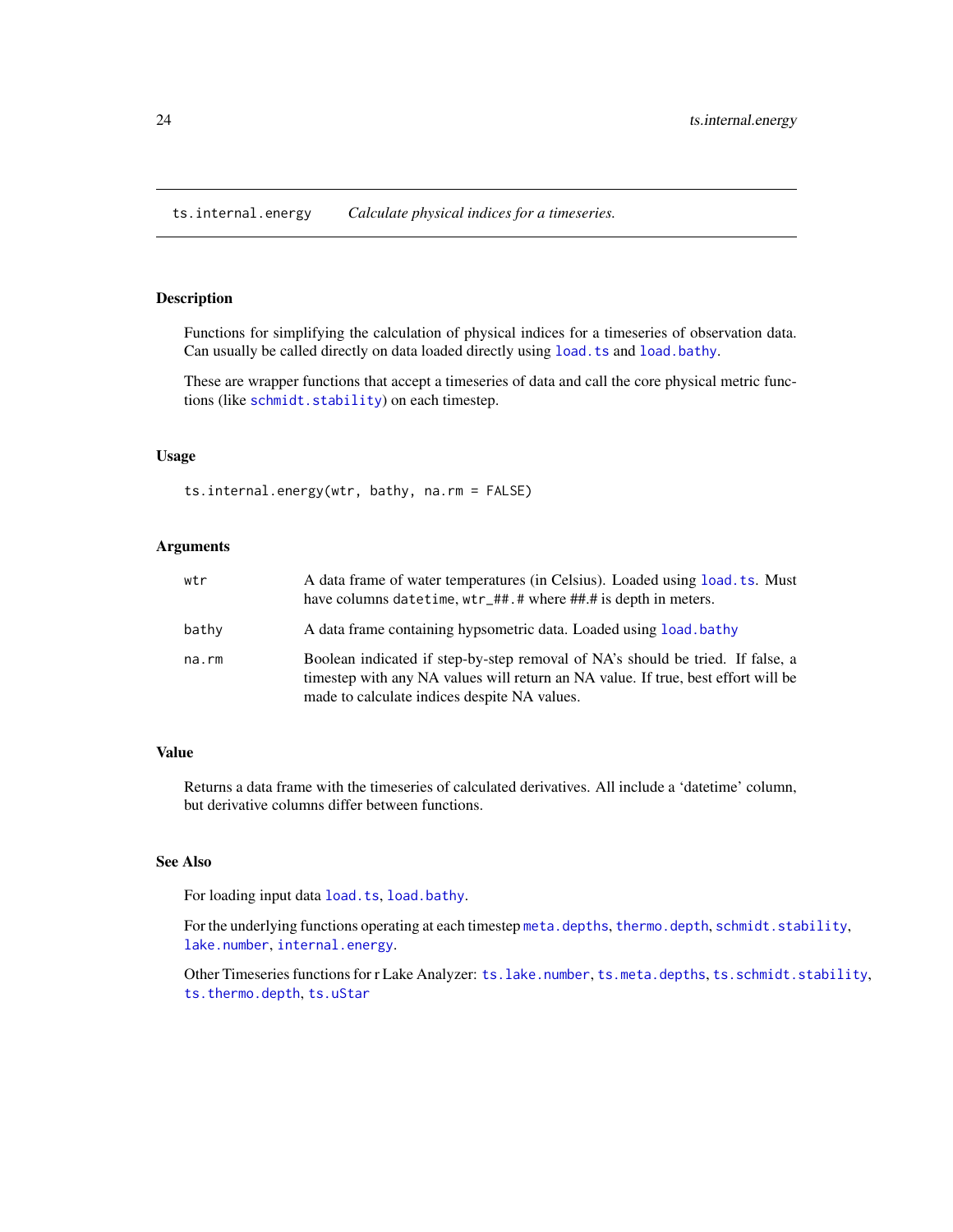<span id="page-24-1"></span><span id="page-24-0"></span>

Functions for simplifying the calculation of physical indices for a timeseries of observation data. Can usually be called directly on data loaded directly using [load.ts](#page-15-1) and [load.bathy](#page-14-1).

These are wrapper functions that accept a timeseries of data and call the core physical metric functions (like [schmidt.stability](#page-18-1)) on each timestep.

#### Usage

ts.lake.number(wtr, wnd, wnd.height, bathy, seasonal = TRUE)

# Arguments

| wtr        | A data frame of water temperatures (in Celsius). Loaded using load, ts. Must<br>have columns datetime, wtr_##.# where ##.# is depth in meters. |
|------------|------------------------------------------------------------------------------------------------------------------------------------------------|
| wnd        | A data frame of wind speeds (in m/s). Loaded using load, ts                                                                                    |
| wnd.height | Height of the anemometer above the lake surface in meters                                                                                      |
| bathy      | A data frame containing hypsometric data. Loaded using load bathy                                                                              |
| seasonal   | Boolean indicating if seasonal thermocline should be used in calculation.                                                                      |

# Value

Returns a data frame with the timeseries of calculated derivatives. All include a 'datetime' column, but derivative columns differ between functions.

# See Also

For loading input data [load.ts](#page-15-1), [load.bathy](#page-14-1).

For the underlying functions operating at each timestep [meta.depths](#page-16-1), [thermo.depth](#page-19-1), [schmidt.stability](#page-18-1), [lake.number](#page-9-1), [internal.energy](#page-8-2).

Other Timeseries functions for r Lake Analyzer: [ts.internal.energy](#page-23-1), [ts.meta.depths](#page-26-1), [ts.schmidt.stability](#page-27-1), [ts.thermo.depth](#page-28-1), [ts.uStar](#page-29-1)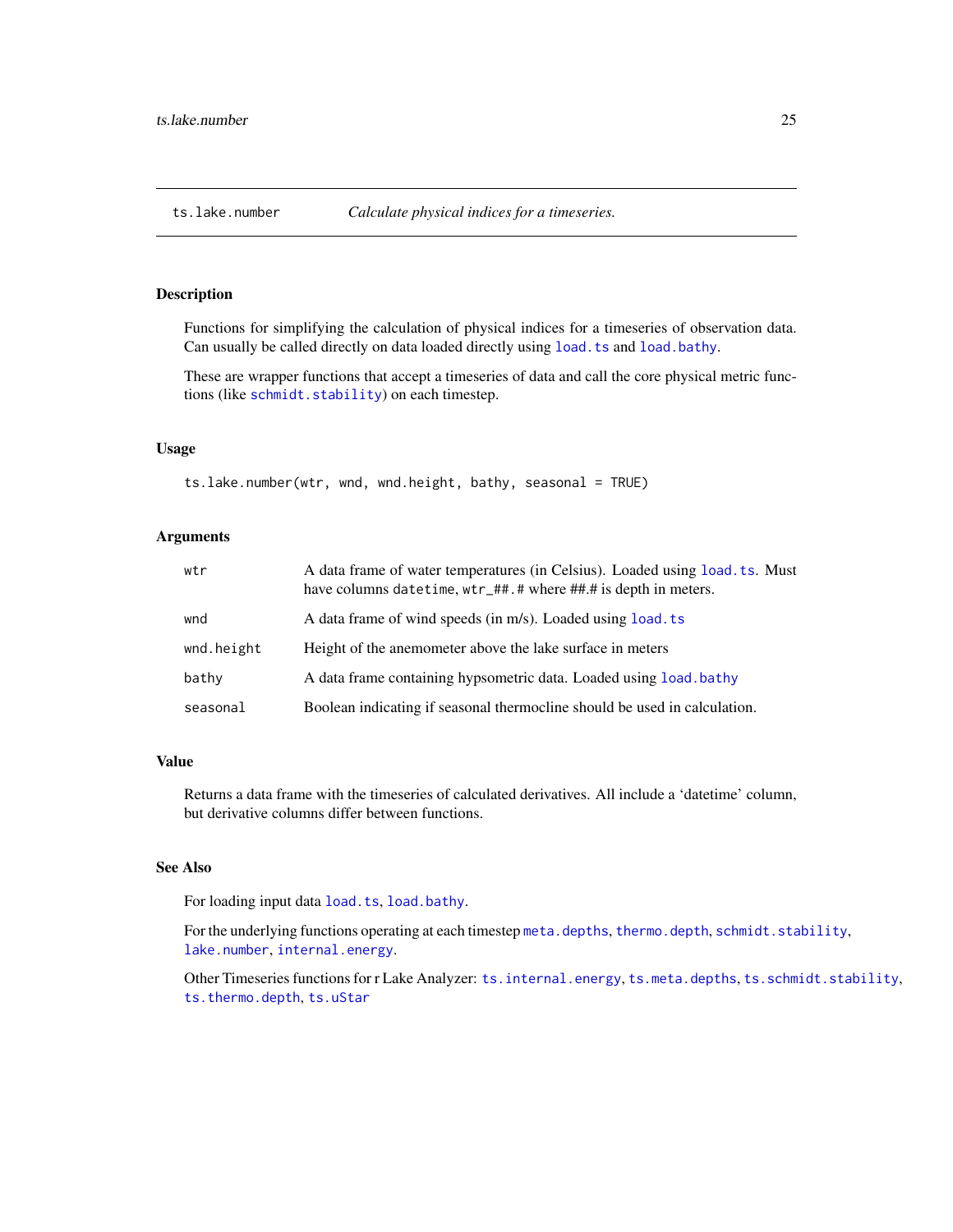<span id="page-25-0"></span>ts.layer.temperature *Calculate volume-weighted average water temperature across a range of depths for a timeseries.*

#### Description

Function for simplifying the calculation of Wedderburn Number. Can usually be called directly on data loaded directly using [load.ts](#page-15-1) and [load.bathy](#page-14-1).

#### Usage

```
ts.layer.temperature(wtr, top, bottom, bathy, na.rm = FALSE)
```
# **Arguments**

| wtr    | A data frame of water temperatures (in Celsius). Loaded using load, ts                                                                                                                                                                                   |
|--------|----------------------------------------------------------------------------------------------------------------------------------------------------------------------------------------------------------------------------------------------------------|
| top    | Either a single numeric depth value to be used across the entire timeseries, or a<br>vector of same length as the timeseries $(e.g., nrow(wtr))$ . This is useful when<br>calculating a time-varying layer average, like average epilimnion temperature. |
| bottom | Either a single numeric depth value to be used across the entire timeseries, or a<br>vector of same length as the timeseries $(e.g., nrow(wtr))$ . This is useful when<br>calculating a time-varying layer average, like average epilimnion temperature. |
| bathy  | A data frame containing hypsometric data. Loaded using load, bathy                                                                                                                                                                                       |
| na.rm  | Boolean indicated if step-by-step removal of NA's should be tried. If false, a<br>timestep with any NA values will return an NA value. If true, best effort will be<br>made to calculate indices despite NA values.                                      |

# Value

Returns a data frame with the timeseries of the average layer temperature. Includes 'datetime' and 'layer.temp' columns.

# See Also

layer.temperature

# Examples

```
#Get the path for the package example file included
wtr.path <- system.file('extdata', 'Sparkling.daily.wtr', package="rLakeAnalyzer")
bathy.path <- system.file('extdata', 'Sparkling.bth', package="rLakeAnalyzer")
#Load data for example lake, Sparkilng lake, in Wisconsin.
sp.wtr = load.ts(wtr.path)
sp.bathy = load.bathy(bathy.path)
```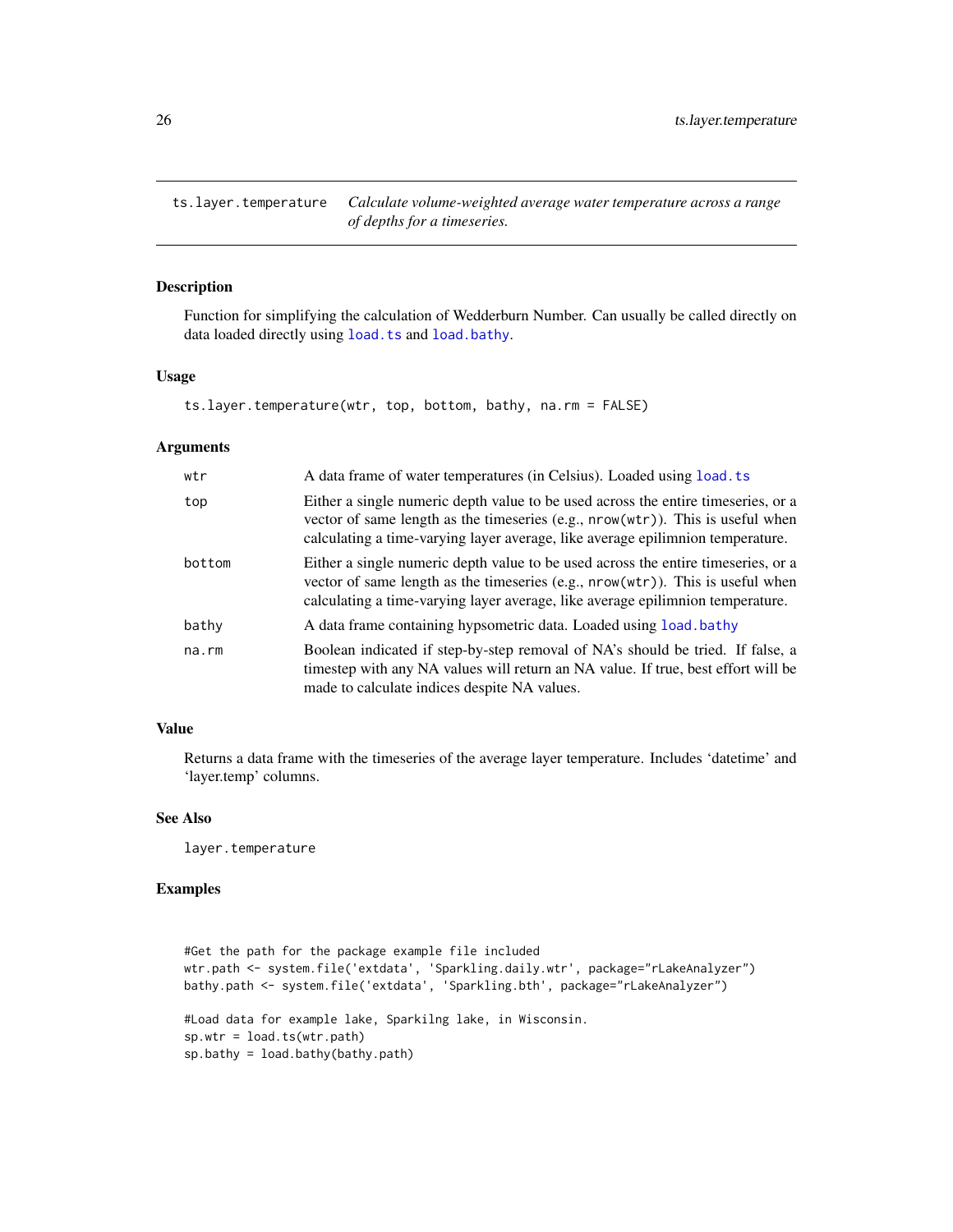```
l.t = ts.layer.temperature(sp.wtr, 0, 18, sp.bathy)
plot(l.t$datetime, l.t$layer.temp, type='l',
       ylab='Volumetrically averaged lake temperature', xlab='Date')
```
<span id="page-26-1"></span>ts.meta.depths *Calculate physical indices for a timeseries.*

#### Description

Functions for simplifying the calculation of physical indices for a timeseries of observation data. Can usually be called directly on data loaded directly using [load.ts](#page-15-1) and [load.bathy](#page-14-1).

These are wrapper functions that accept a timeseries of data and call the core physical metric functions (like [schmidt.stability](#page-18-1)) on each timestep.

# Usage

ts.meta.depths(wtr, slope =  $0.1$ , na.rm =  $FALSE, ...$ )

#### Arguments

| wtr                     | A data frame of water temperatures (in Celsius). Loaded using load. ts. Must<br>have columns datetime, wtr_##.# where ##.# is depth in meters.                                                                      |
|-------------------------|---------------------------------------------------------------------------------------------------------------------------------------------------------------------------------------------------------------------|
| slope                   | The minimum density gradient ( $\text{kg/m}^3/m$ ) that can be called the thermocline                                                                                                                               |
| na.rm                   | Boolean indicated if step-by-step removal of NA's should be tried. If false, a<br>timestep with any NA values will return an NA value. If true, best effort will be<br>made to calculate indices despite NA values. |
| $\cdot$ $\cdot$ $\cdot$ | Additional parameters passed to underlying base function (e.g., index=TRUE)<br>for thermo.depth)                                                                                                                    |

# Value

Returns a data frame with the timeseries of calculated derivatives. All include a 'datetime' column, but derivative columns differ between functions.

# See Also

For loading input data [load.ts](#page-15-1), [load.bathy](#page-14-1).

For the underlying functions operating at each timestep [meta.depths](#page-16-1), [thermo.depth](#page-19-1), [schmidt.stability](#page-18-1), [lake.number](#page-9-1), [internal.energy](#page-8-2).

Other Timeseries functions for r Lake Analyzer: [ts.internal.energy](#page-23-1), [ts.lake.number](#page-24-1), [ts.schmidt.stability](#page-27-1), [ts.thermo.depth](#page-28-1), [ts.uStar](#page-29-1)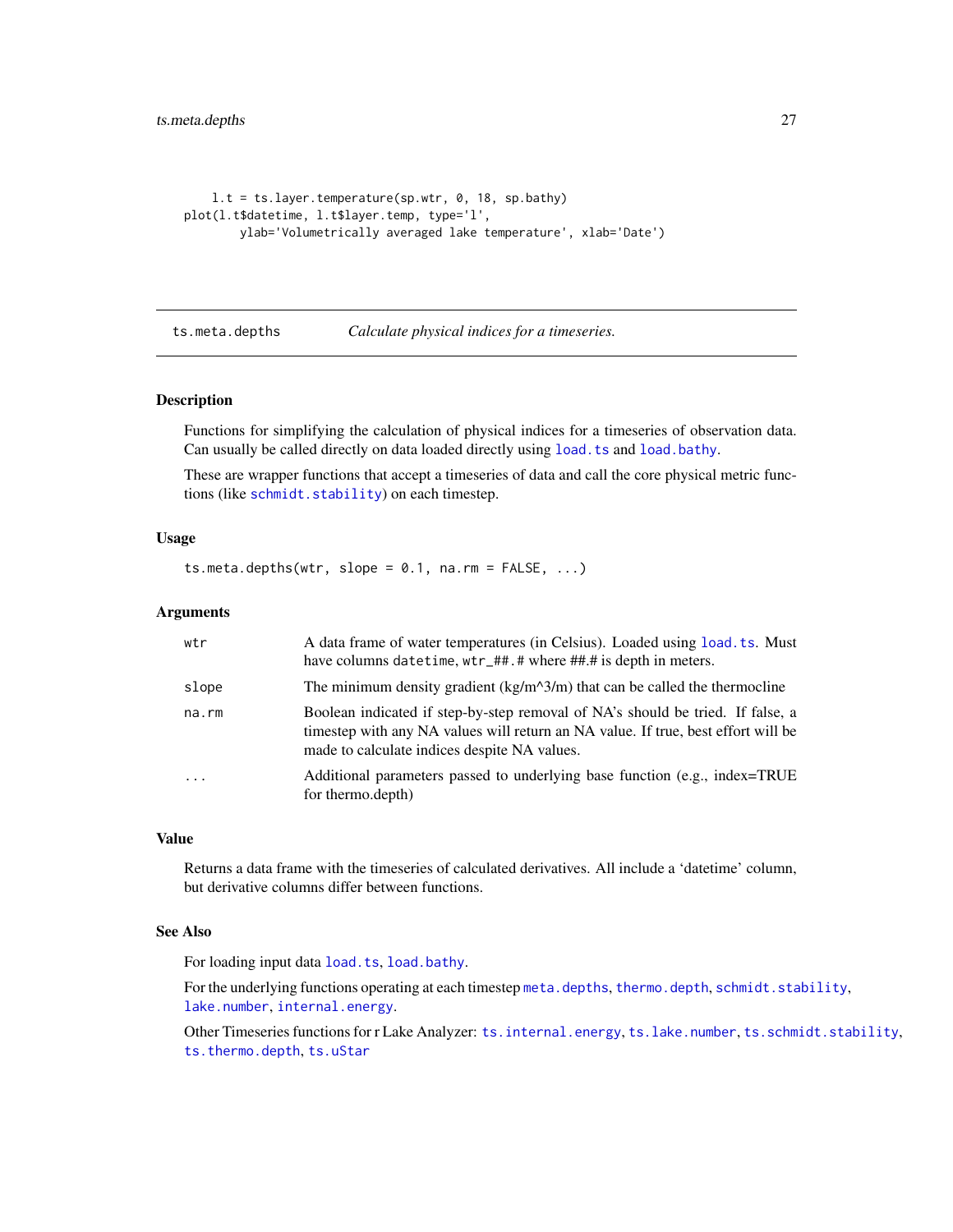# Examples

```
#Get the path for the package example file included
exampleFilePath <- system.file('extdata', 'Sparkling.daily.wtr', package="rLakeAnalyzer")
#Load
sparkling.temp = load.ts(exampleFilePath)
#calculate and plot the metalimnion depths
m.d = ts.meta.depths(sparkling.temp)
plot(m.d$datetime, m.d$top, type='l', ylab='Meta Depths (m)', xlab='Date', col='blue')
lines(m.d$datetime, m.d$bottom, col='red')
```
<span id="page-27-1"></span>ts.schmidt.stability *Calculate physical indices for a timeseries.*

#### Description

Functions for simplifying the calculation of physical indices for a timeseries of observation data. Can usually be called directly on data loaded directly using [load.ts](#page-15-1) and [load.bathy](#page-14-1).

These are wrapper functions that accept a timeseries of data and call the core physical metric functions (like [schmidt.stability](#page-18-1)) on each timestep.

# Usage

ts.schmidt.stability(wtr, bathy, na.rm = FALSE)

# Arguments

| wtr   | A data frame of water temperatures (in Celsius). Loaded using load, ts. Must<br>have columns datetime, $wtr$ ##.# where ##.# is depth in meters.                                                                    |
|-------|---------------------------------------------------------------------------------------------------------------------------------------------------------------------------------------------------------------------|
| bathy | A data frame containing hypsometric data. Loaded using load, bathy                                                                                                                                                  |
| na.rm | Boolean indicated if step-by-step removal of NA's should be tried. If false, a<br>timestep with any NA values will return an NA value. If true, best effort will be<br>made to calculate indices despite NA values. |

# Value

Returns a data frame with the timeseries of calculated derivatives. All include a 'datetime' column, but derivative columns differ between functions.

<span id="page-27-0"></span>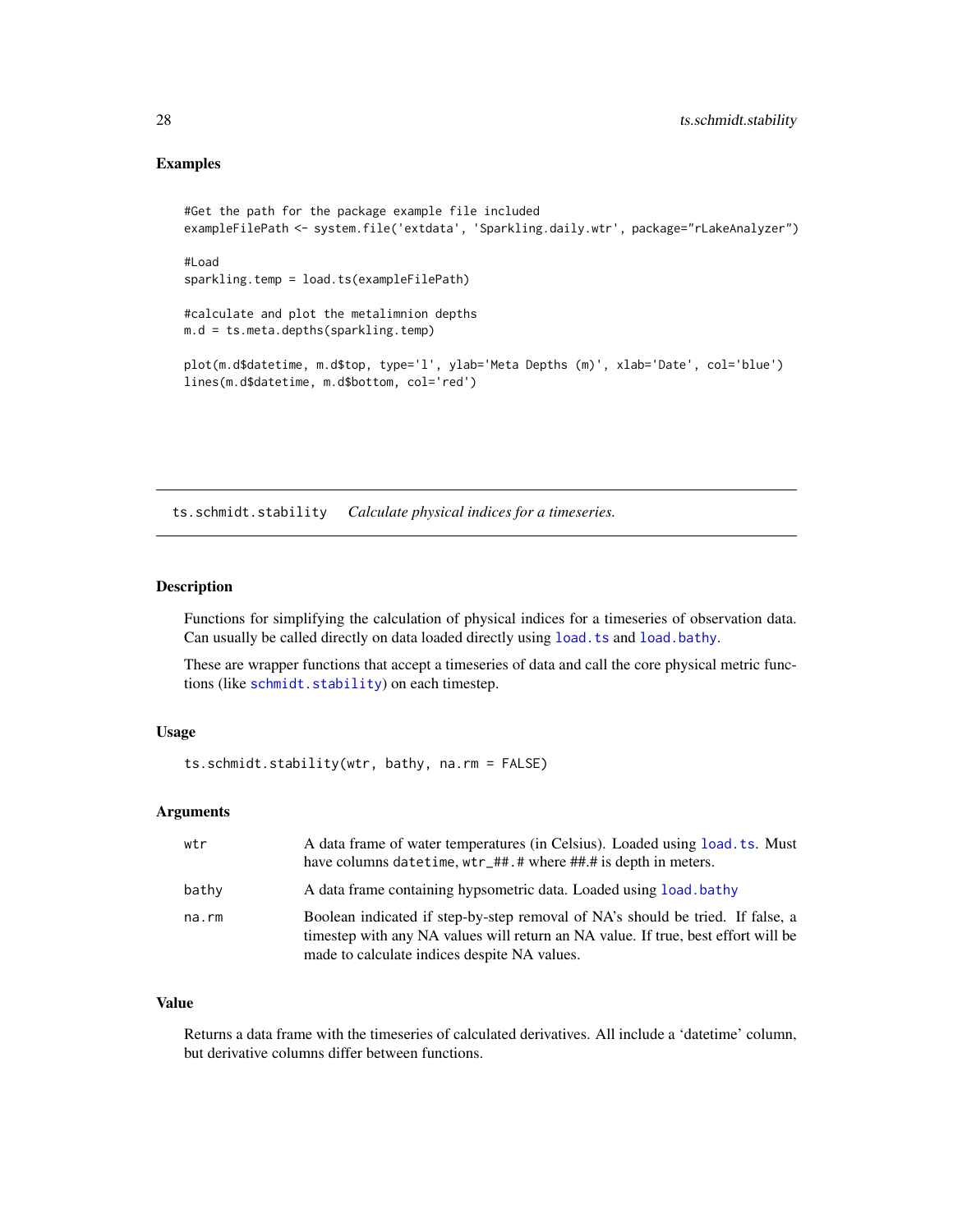## <span id="page-28-0"></span>ts.thermo.depth 29

# See Also

For loading input data [load.ts](#page-15-1), [load.bathy](#page-14-1).

For the underlying functions operating at each timestep [meta.depths](#page-16-1), [thermo.depth](#page-19-1), [schmidt.stability](#page-18-1), [lake.number](#page-9-1), [internal.energy](#page-8-2).

Other Timeseries functions for r Lake Analyzer: [ts.internal.energy](#page-23-1), [ts.lake.number](#page-24-1), [ts.meta.depths](#page-26-1), [ts.thermo.depth](#page-28-1), [ts.uStar](#page-29-1)

<span id="page-28-1"></span>ts.thermo.depth *Calculate physical indices for a timeseries.*

# **Description**

Functions for simplifying the calculation of physical indices for a timeseries of observation data. Can usually be called directly on data loaded directly using [load.ts](#page-15-1) and [load.bathy](#page-14-1).

These are wrapper functions that accept a timeseries of data and call the core physical metric functions (like [schmidt.stability](#page-18-1)) on each timestep.

#### Usage

ts.thermo.depth(wtr, Smin =  $0.1$ , na.rm =  $FALSE, ...$ )

#### Arguments

| wtr                     | A data frame of water temperatures (in Celsius). Loaded using load, ts. Must<br>have columns datetime, wtr_##.# where ##.# is depth in meters.                                                                      |
|-------------------------|---------------------------------------------------------------------------------------------------------------------------------------------------------------------------------------------------------------------|
| Smin                    | The minimum density gradient cutoff $\frac{\text{kg}}{m^3}$ defining the metalimion                                                                                                                                 |
| na.rm                   | Boolean indicated if step-by-step removal of NA's should be tried. If false, a<br>timestep with any NA values will return an NA value. If true, best effort will be<br>made to calculate indices despite NA values. |
| $\cdot$ $\cdot$ $\cdot$ | Additional parameters passed to underlying base function (e.g., index=TRUE)<br>for thermo.depth)                                                                                                                    |

#### Value

Returns a data frame with the timeseries of calculated derivatives. All include a 'datetime' column, but derivative columns differ between functions.

# See Also

For loading input data [load.ts](#page-15-1), [load.bathy](#page-14-1).

For the underlying functions operating at each timestep [meta.depths](#page-16-1), [thermo.depth](#page-19-1), [schmidt.stability](#page-18-1), [lake.number](#page-9-1), [internal.energy](#page-8-2).

Other Timeseries functions for r Lake Analyzer: [ts.internal.energy](#page-23-1), [ts.lake.number](#page-24-1), [ts.meta.depths](#page-26-1), [ts.schmidt.stability](#page-27-1), [ts.uStar](#page-29-1)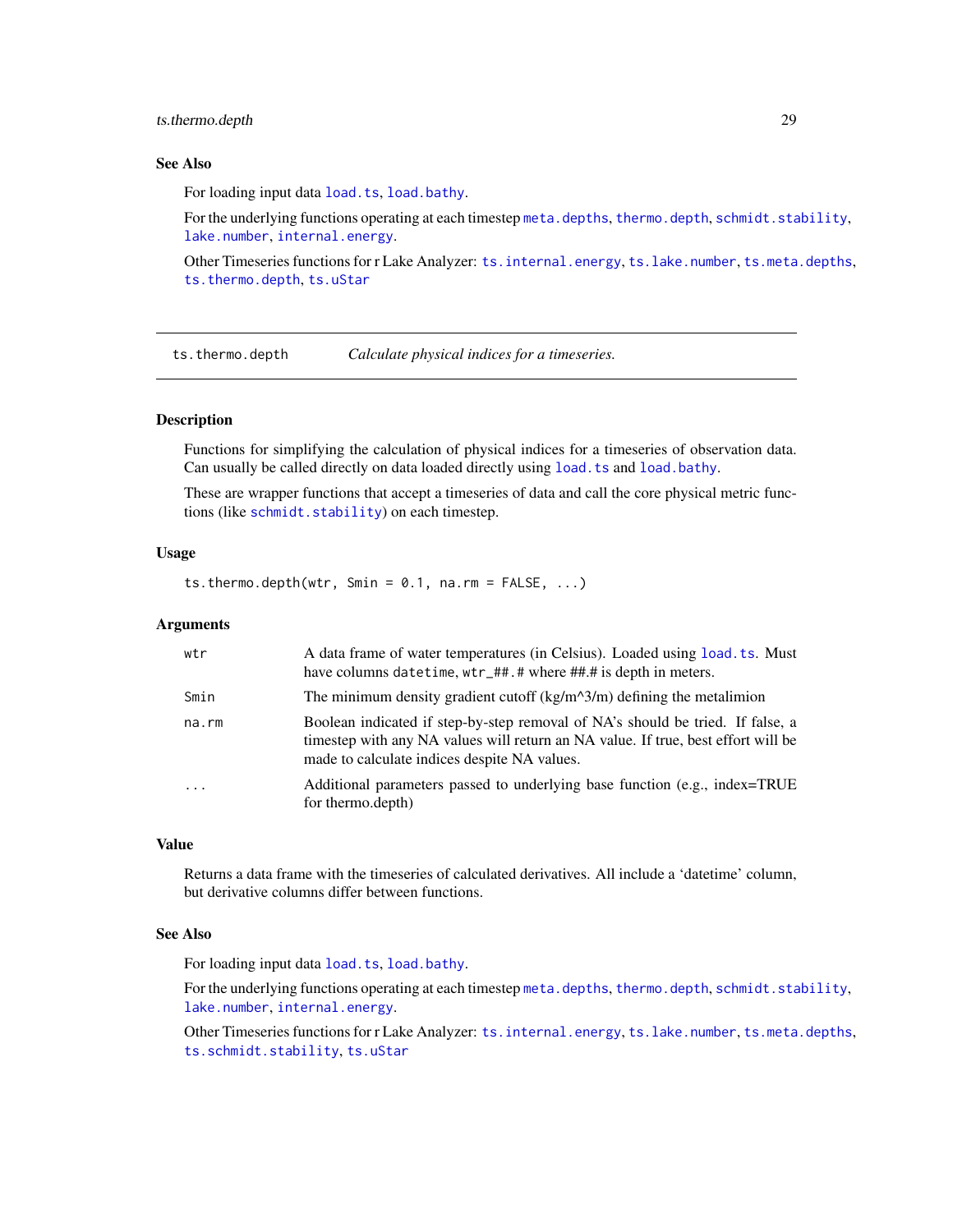#### <span id="page-29-0"></span>Examples

```
#Get the path for the package example file included
exampleFilePath <- system.file('extdata', 'Sparkling.daily.wtr', package="rLakeAnalyzer")
#Load
sparkling.temp = load.ts(exampleFilePath)
 #calculate and plot the thermocline depth
t.d = ts.thermo.depth(sparkling.temp)
plot(t.d$datetime, t.d$thermo.depth, type='l', ylab='Thermocline Depth (m)', xlab='Date')
```
<span id="page-29-1"></span>ts.uStar *Calculate physical indices for a timeseries.*

#### Description

Functions for simplifying the calculation of physical indices for a timeseries of observation data. Can usually be called directly on data loaded directly using [load.ts](#page-15-1) and [load.bathy](#page-14-1).

These are wrapper functions that accept a timeseries of data and call the core physical metric functions (like [schmidt.stability](#page-18-1)) on each timestep.

#### Usage

ts.uStar(wtr, wnd, wnd.height, bathy, seasonal = TRUE)

# Arguments

| wtr        | A data frame of water temperatures (in Celsius). Loaded using load, ts. Must<br>have columns datetime, wtr_##.# where ##.# is depth in meters. |
|------------|------------------------------------------------------------------------------------------------------------------------------------------------|
| wnd        | A data frame of wind speeds (in m/s). Loaded using load, ts                                                                                    |
| wnd.height | Height of the anemometer above the lake surface in meters                                                                                      |
| bathy      | A data frame containing hypsometric data. Loaded using load, bathy                                                                             |
| seasonal   | Boolean indicating if seasonal thermocline should be used in calculation.                                                                      |

# Value

Returns a data frame with the timeseries of calculated derivatives. All include a 'datetime' column, but derivative columns differ between functions.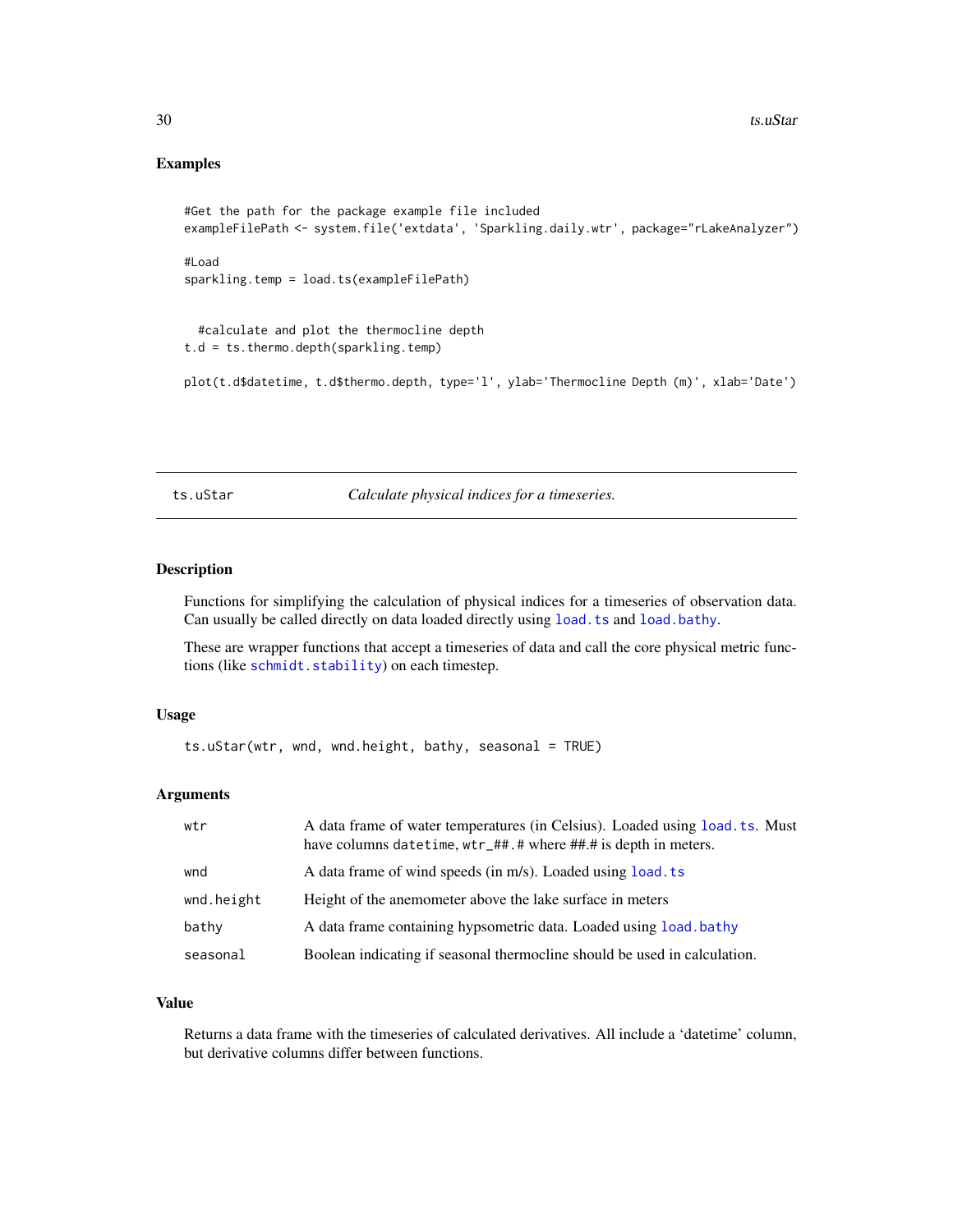# <span id="page-30-0"></span>See Also

For loading input data [load.ts](#page-15-1), [load.bathy](#page-14-1).

For the underlying functions operating at each timestep [meta.depths](#page-16-1), [thermo.depth](#page-19-1), [schmidt.stability](#page-18-1), [lake.number](#page-9-1), [internal.energy](#page-8-2).

Other Timeseries functions for r Lake Analyzer: [ts.internal.energy](#page-23-1), [ts.lake.number](#page-24-1), [ts.meta.depths](#page-26-1), [ts.schmidt.stability](#page-27-1), [ts.thermo.depth](#page-28-1)

<span id="page-30-1"></span>ts.wedderburn.number *Calculate Wedderburn number for a timeseries.*

# Description

Function for simplifying the calculation of Wedderburn Number. Can usually be called directly on data loaded directly using [load.ts](#page-15-1) and [load.bathy](#page-14-1).

#### Usage

ts.wedderburn.number(wtr, wnd, wnd.height, bathy, Ao, seasonal = TRUE)

#### Arguments

| wtr        | A data frame of water temperatures (in Celsius). Loaded using load. ts     |
|------------|----------------------------------------------------------------------------|
| wnd        | A data frame of wind speeds (in m/s). Loaded using load. ts                |
| wnd.height | Height of the anemometer above the lake surface in meters                  |
| bathy      | A data frame containing hypsometric data. Loaded using load, bathy         |
| Ao         | Numeric value for the water body surface area $(m^2)$ at zero meters depth |
| seasonal   | Boolean indicating if seasonal thermocline should be used in calculation.  |
|            |                                                                            |

# Value

Returns a data frame with the timeseries of Wedderburn number. Includes a 'datetime' column.

# References

Imberger, J., Patterson, J.C., 1990. *Physical limnology*. Advances in Applied Mechanics 27, 353- 370.

# See Also

wedderburn.number,ts.lake.number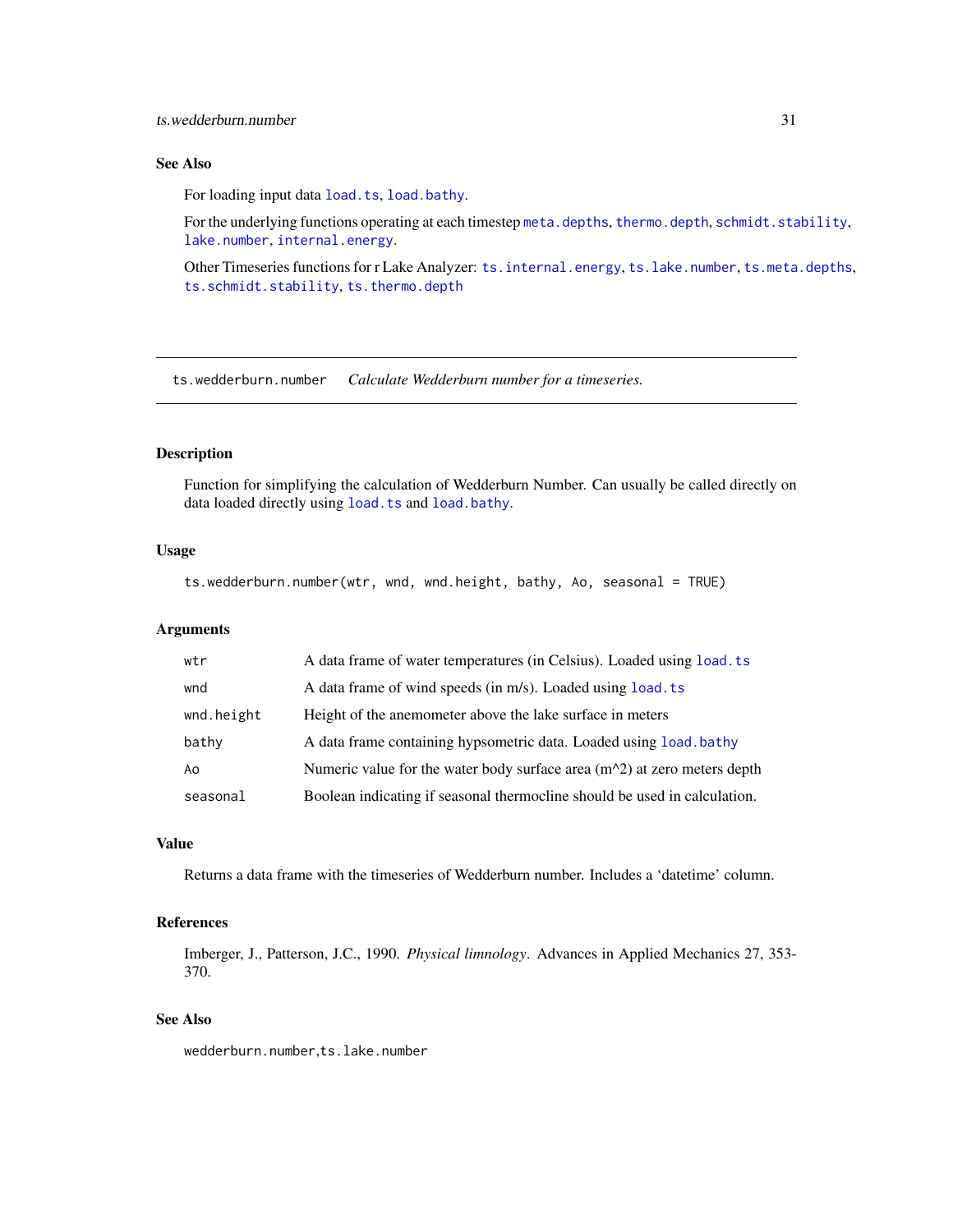```
#Get the path for the package example file included
wtr.path <- system.file('extdata', 'Sparkling.daily.wtr', package="rLakeAnalyzer")
wnd.path <- system.file('extdata', 'Sparkling.daily.wnd', package="rLakeAnalyzer")
bathy.path <- system.file('extdata', 'Sparkling.bth', package="rLakeAnalyzer")
#Load data for example lake, Sparkilng lake, in Wisconsin.
sp.wtr = load.ts(wtr.path)
sp.wnd = load.ts(wnd.path)
sp.bathy = load.bathy(bathy.path)
sp.area = 64e4 #Area of Sparkling lake in m^2
wnd.height = 2 #Height of Sparkling lake anemometer
w.n = ts.wedderburn.number(sp.wtr, sp.wnd, wnd.height, sp.bathy, sp.area)
plot(w.n$datetime, w.n$wedderburn.number, type='l', ylab='Wedderburn Number', xlab='Date')
```
uStar *Calculates the water friction velocity, uStar*

#### Description

uStar is the water friction velocity due to wind stress at the lake surface, it is calculated following the methods of Imberger (1985) as a function of the shear stress of air (Fischer et al., 1979), drag coefficient for momentum (Hicks, 1972), and a dimensionless constant (von Karman constant) that decribes the logarithmic velocity profile at the air-water interface

#### Usage

uStar(wndSpeed, wndHeight, averageEpiDense)

# Arguments

| wndSpeed        | a numeric vector of wind speed in m s-1          |
|-----------------|--------------------------------------------------|
| wndHeight       | a numeric vector of wind measurement height in m |
| averageEpiDense |                                                  |
|                 | a numeric vector of epilimnion density in kg m-3 |

#### Value

a numeric vector of uStar

<span id="page-31-0"></span> $32$  uStar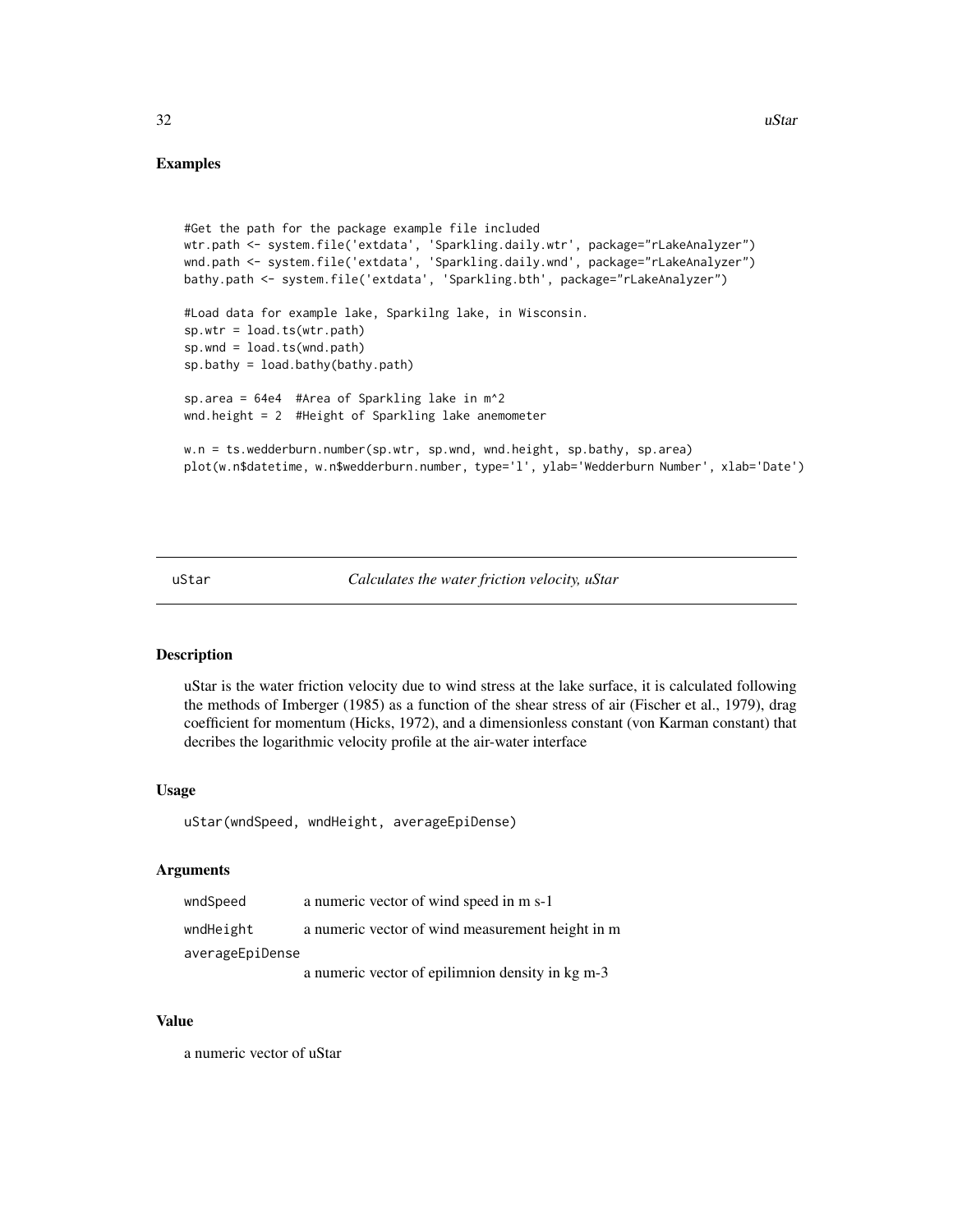#### <span id="page-32-0"></span>water.density 33

# References

Hicks, B.B., 1972. *A procedure for the formulation of bulk transfer coefficients over water bodies of different sizes*. Boundary-Layer Meterology 3: 201-213.

Amorocho, J., DeVries, J.J., 1980. *A new evaluation of the wind stress coefficient over water surfaces*. Journal of Geophysical Research 85: 433-442.

Fischer, H.B., List, E.J., Koh, R.C.Y., Imberger, J., Brooks, N.H., 1979. *Mixing in inland and coastal waters*. Academic Press.

Imberger, J., 1985. *The diurnal mixed layer*. Limnology and Oceanography 30: 737-770.

# See Also

[ts.uStar](#page-29-1) [layer.density](#page-12-1)

# Examples

```
wndSpeed <- c(5.1,6.3,6.3,5.2,7,7.2)
wndHeight <-2
averageEpiDense <- c(14,15,14.2,13,12,12)
cat('uStar for input vector is: ')
cat(uStar(wndSpeed,wndHeight,averageEpiDense))
```
water.density *Estimate Water Density*

# Description

Density of water from temperature and salinity

# Usage

```
water.density(wtr, sal = wtr * 0)
```
#### Arguments

| wtr | a numeric vector of water temperature in degrees Celsius       |
|-----|----------------------------------------------------------------|
| sal | a numeric vector of salinity in Practical Salinity Scale units |

# Value

A numeric vector of water densities in kg/m^3.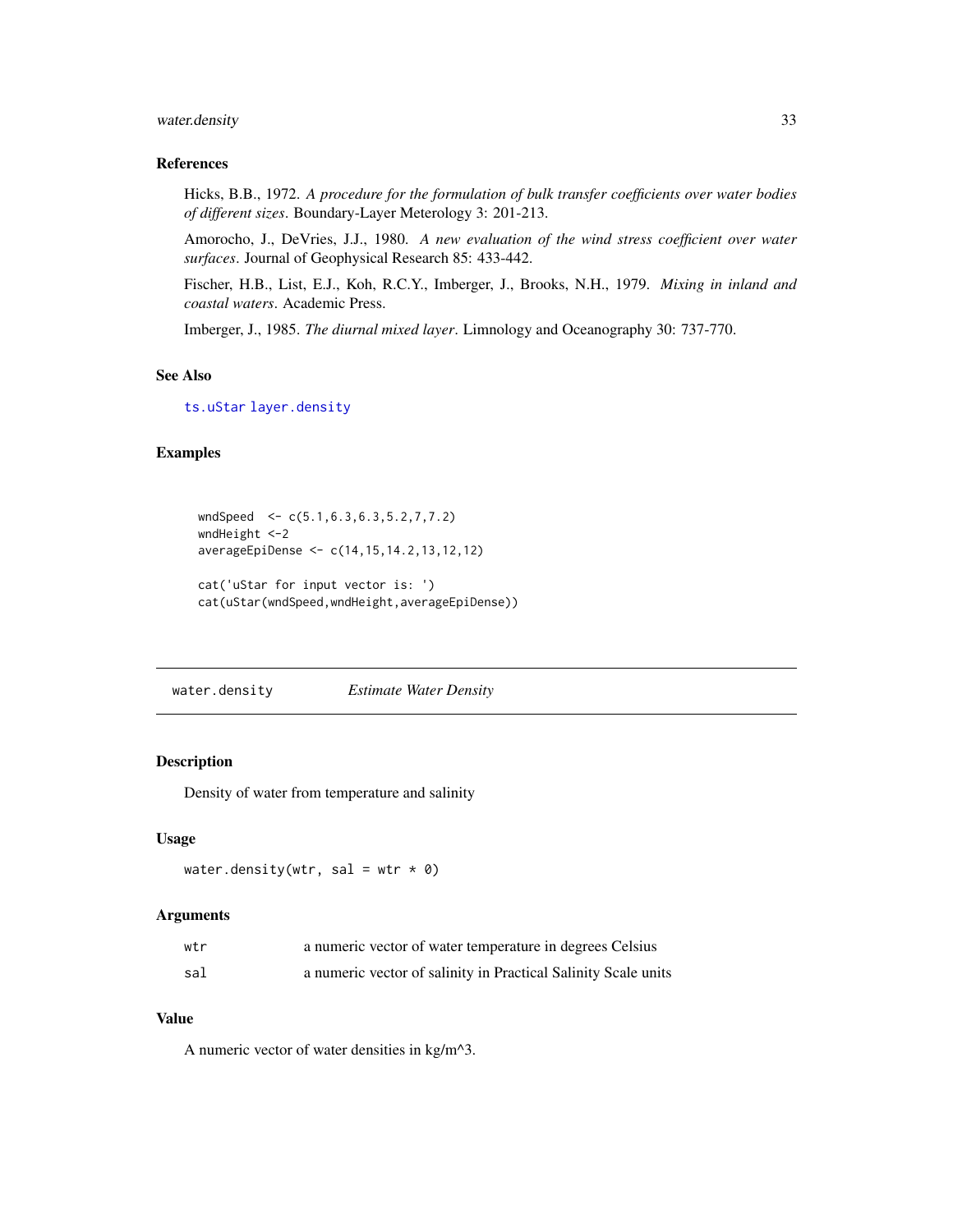#### <span id="page-33-0"></span>References

Martin, J.L., McCutcheon, S.C., 1999. *Hydrodynamics and Transport for Water Quality Modeling.* Lewis Publications, Boca Raton, FL, 794pp.

Millero, F.J., Poisson, A., 1981. *International one-atmosphere equation of state of seawater.* UN-ESCO Technical Papers in Marine Science. No. 36.

#### Examples

```
#Plot water density for water between 1 and 30 deg C
dens = water.density(1:30)
plot(1:30, dens, xlab="Temp(deg C)", ylab="Density(kg/m^3)")
```
<span id="page-33-1"></span>wedderburn.number *Calculates Wedderburn Number for a lake.*

# Description

Wedderburn Number (Wn) is a dimensionless parameter measuring the balance between wind stress and bouyancy force and is used to estimate the amount of upwelling occuring in a lake. When Wn is much greater than 1, the bouyancy force is much greater than the wind stress and therefore there is a strong vertical stratification with little horizontal variation in the stratification. When Wn is much less than 1, the wind stress is much greater than the bouyancy force and upwelling is likely occuring at the upwind end of the lake. When Wn is near 1, the bouyance force and wind stress are nearly equal and horizontal mixing is considered important

#### Usage

wedderburn.number(delta\_rho, metaT, uSt, Ao, AvHyp\_rho)

# Arguments

| delta_rho | Numeric value for the water density difference between the epilimnion and hy-<br>polimnion $(kg/m^3)$ |
|-----------|-------------------------------------------------------------------------------------------------------|
| metaT     | Numeric value for the thickness of the water body's surface layer (m)                                 |
| uSt       | Numeric value for the water friction velocity due to wind stress (m/s)                                |
| Ao        | Numeric value for the water body surface area $(m^2)$ at zero meters depth                            |
| AvHyp_rho | Numeric value for the average water density of the hypolimnion layer ( $\text{kg/m}^{\wedge}3$ )      |

#### Value

The dimensionless numeric value of Wedderburn Number

#### References

Imberger, J., Patterson, J.C., 1990. *Physical limnology*. Advances in Applied Mechanics 27, 353- 370.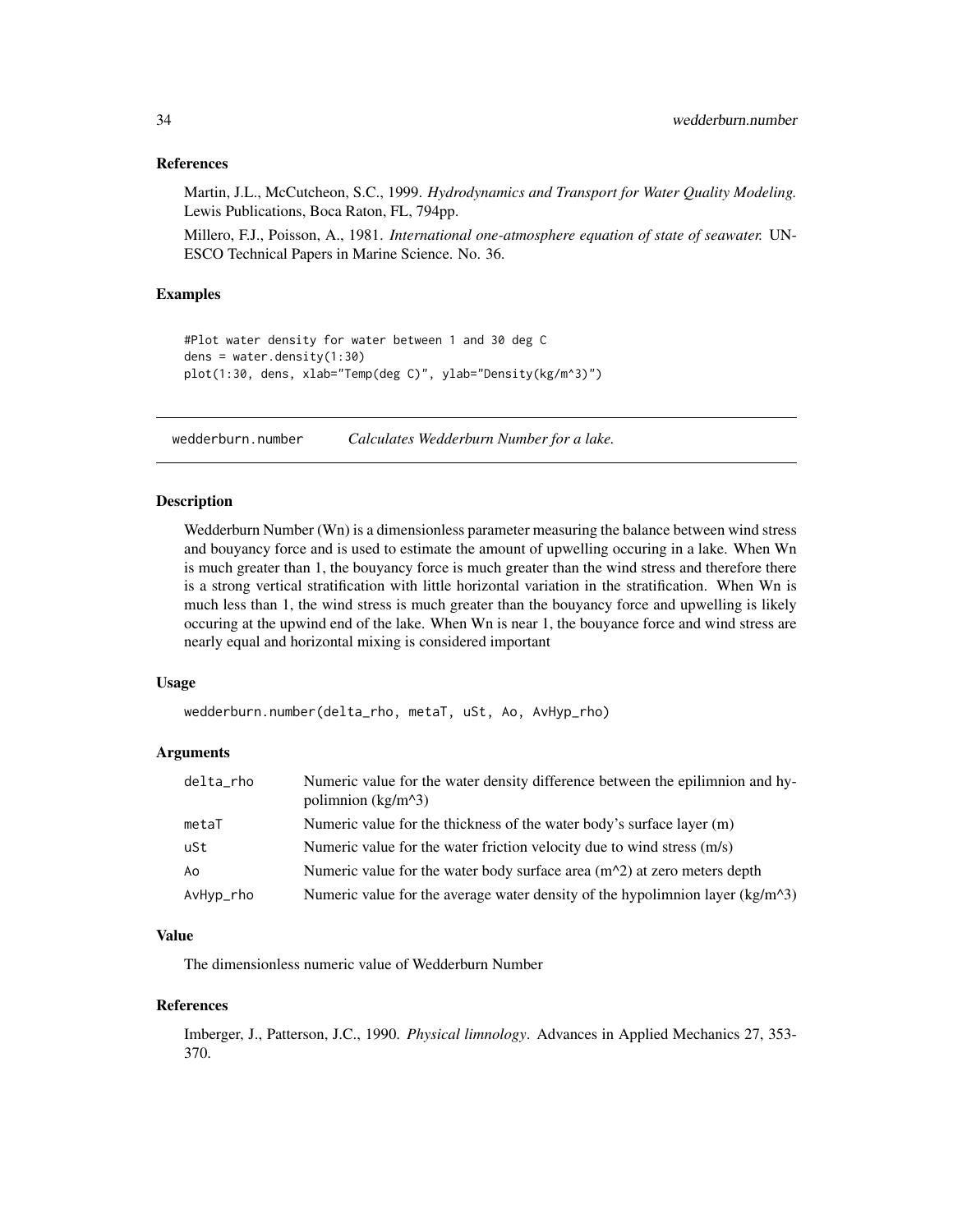<span id="page-34-0"></span>whole.lake.temperature 35

# See Also

[ts.wedderburn.number](#page-30-1) [lake.number](#page-9-1)

# Examples

```
delta_rho <- c(3.1,1.5)
metaT < -c(5.5, 2.4)uSt <- c(0.0028,0.0032)
Ao <- c(80300,120000)
AvHyp_rho <- c(999.31,999.1)
wedderburn.number(delta_rho, metaT, uSt, Ao, AvHyp_rho)
```
<span id="page-34-1"></span>whole.lake.temperature

*Get volumetrically averaged whole lake temperature*

# Description

Calculates volumetrically weighted average whole lake temperature using the supplied water temperature timeseries.

# Usage

whole.lake.temperature(wtr, depths, bthA, bthD)

# Arguments

| wtr    | a numeric vector of water temperature in degrees C.                            |
|--------|--------------------------------------------------------------------------------|
| depths | a numeric vector corresponding to the depths (in m) of the wtr measurements    |
| bthA   | a numeric vector of cross sectional areas $(m^2)$ corresponding to bthD depths |
| bthD   | a numeric vector of depths (m) which correspond to areal measures in bthA      |

# See Also

[hypo.temperature](#page-8-1), [epi.temperature](#page-6-1)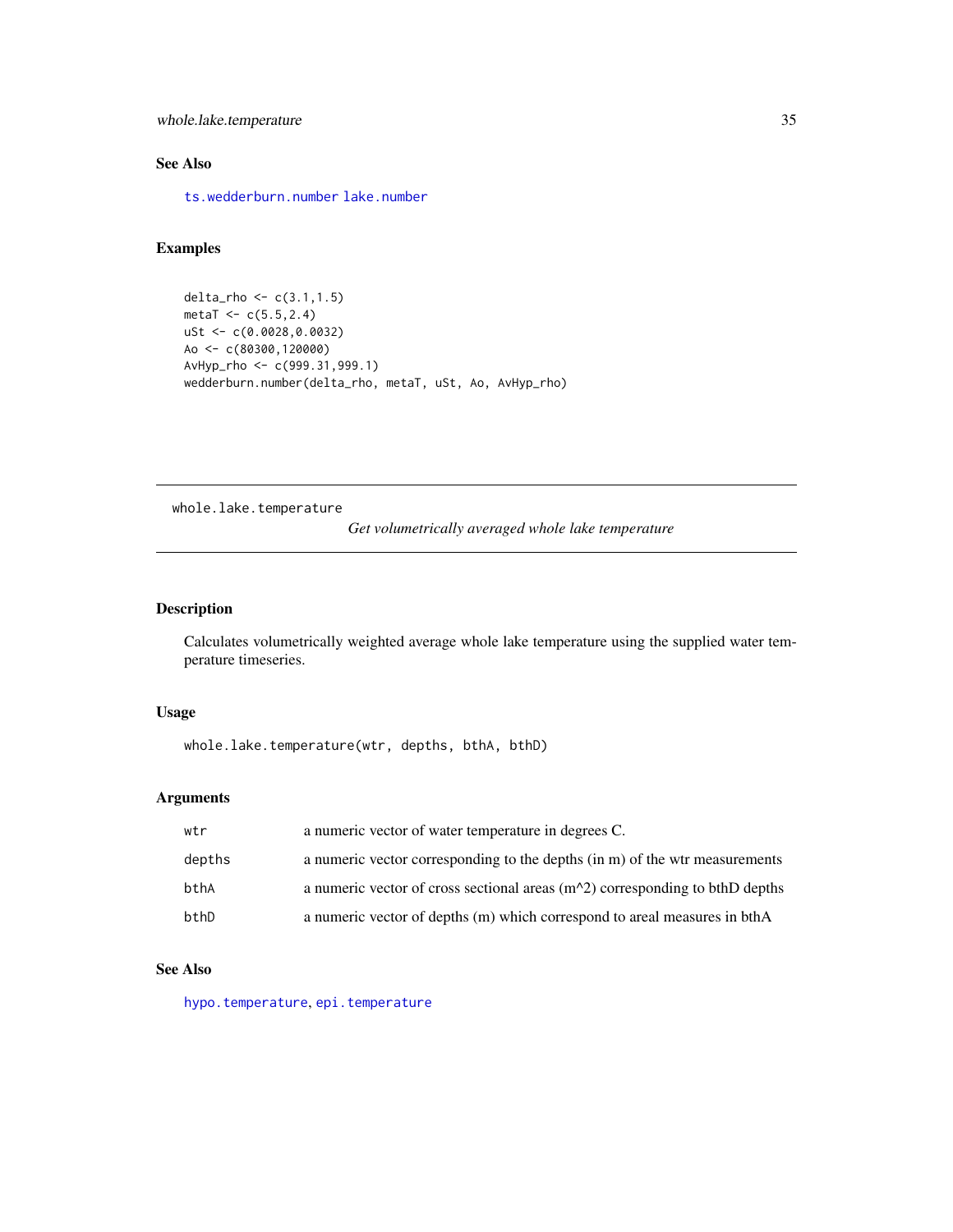<span id="page-35-1"></span><span id="page-35-0"></span>

This creates a simple, default heatmap of water temperature.

#### Usage

wtr.heat.map(wtr, ...)

#### **Arguments**

| wtr     | Data frame of water temperature loaded with load. ts.                                                                    |
|---------|--------------------------------------------------------------------------------------------------------------------------|
| $\cdot$ | Additional parameters supplied to filled, contour to modify defaults. Com-<br>mon examples include zlim and plot. title. |

# See Also

[load.ts](#page-15-1)

# Examples

```
#Get the path for the package example file included
wtr.path <- system.file('extdata', 'Sparkling.daily.wtr', package="rLakeAnalyzer")
#Load data for example lake, Sparkilng Lake, Wisconsin.
sp.wtr = load.ts(wtr.path)
#Plot default figure
wtr.heat.map(sp.wtr)
#Change defaults supplied to filled.contour
wtr.heat.map(sp.wtr, zlim=c(0,15), plot.title="Sparkling Water Temp (C)")
```
wtr.heatmap.layers *Plots water temperature heatmap with major limnetic layers indicated*

# Description

This creates a heat map of water temperature similar to [wtr.heat.map](#page-35-1) with additional lines drawn to denote the thermocline, and the top and bottom of the metalimnion as calculated using [ts.meta.depths](#page-26-1) and [thermo.depth](#page-19-1).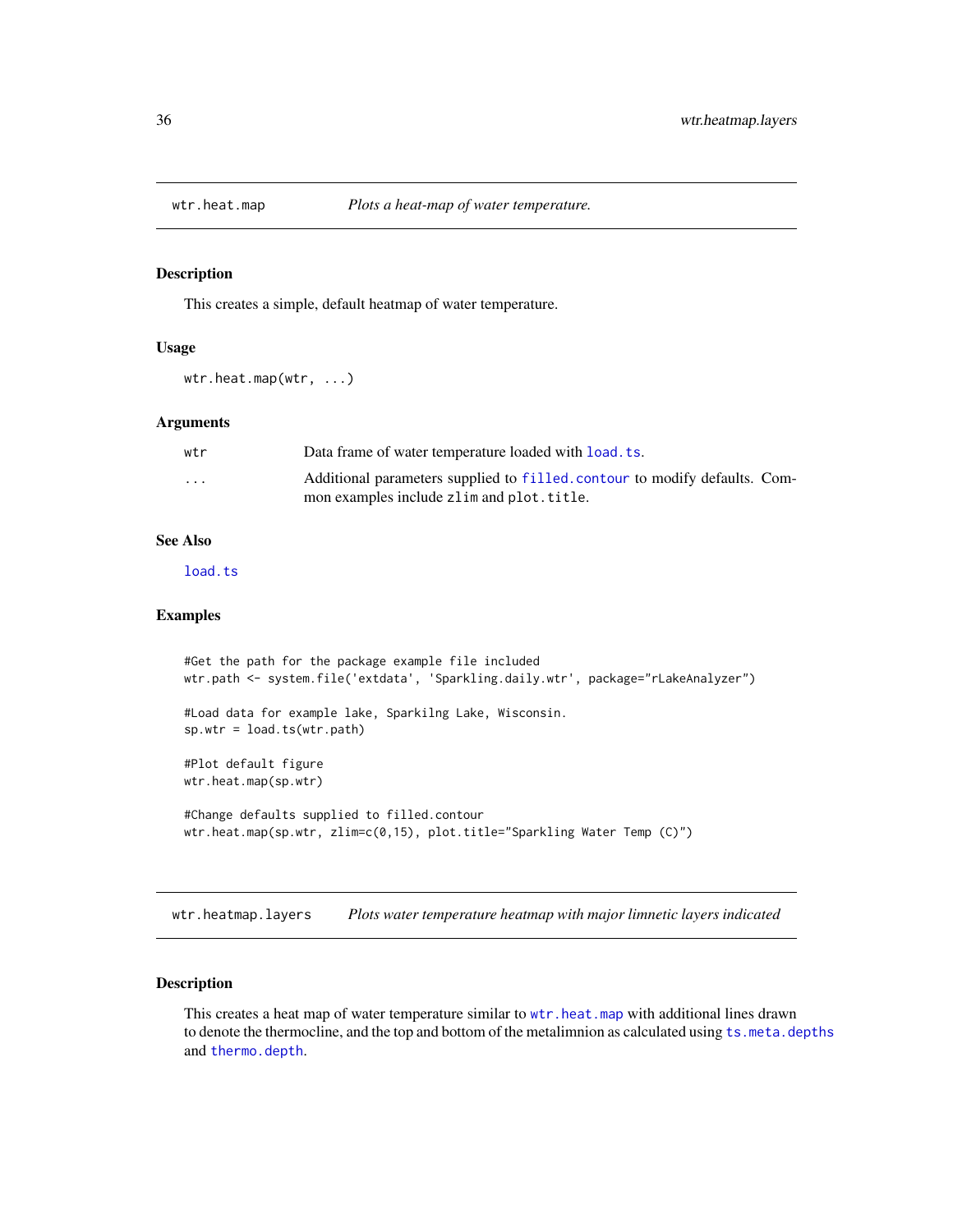#### <span id="page-36-0"></span>wtr.layer 37

#### Usage

wtr.heatmap.layers(wtr, ...)

#### **Arguments**

| wtr                     | Data frame of water temperature loaded with load, ts.                                                                   |
|-------------------------|-------------------------------------------------------------------------------------------------------------------------|
| $\cdot$ $\cdot$ $\cdot$ | Additional parameters supplied to filled.contour to modify defaults. Com-<br>mon examples include zlim and plot. title. |

#### Note

This plot cannot be used in customized multi-panel figures using[layout](#page-0-0) as layout is already used in the filled.contour plotting function.

#### See Also

[wtr.heat.map](#page-35-1) [load.ts](#page-15-1) [ts.meta.depths](#page-26-1) [ts.thermo.depth](#page-28-1)

# Examples

```
#Get the path for the package example file included
 wtr.path <- system.file('extdata', 'Sparkling.wtr', package="rLakeAnalyzer")
 #Load data for example lake, Sparkilng Lake, Wisconsin.
 wtr = load.ts(wtr.path)# generate default plot
 ## Not run:
 wtr.heatmap.layers(wtr)
## End(Not run)
```
wtr.layer *Exploration of lake water column layers*

#### Description

Extract water column parameters of a given parameter from a profile using the split-and-merge algorithm. The cline is defined as the midpoint of the layer of water where the physical property change in the greatest over a small difference. The exact cline depends on the specification of measure. For example if temperature is specified, then we can expect cline to output the thermocline.

#### Usage

```
wtr.layer(data, depth, measure, thres = 0.1, z0 = 2.5, zmax = 150,
  nseg = "unconstrained")
```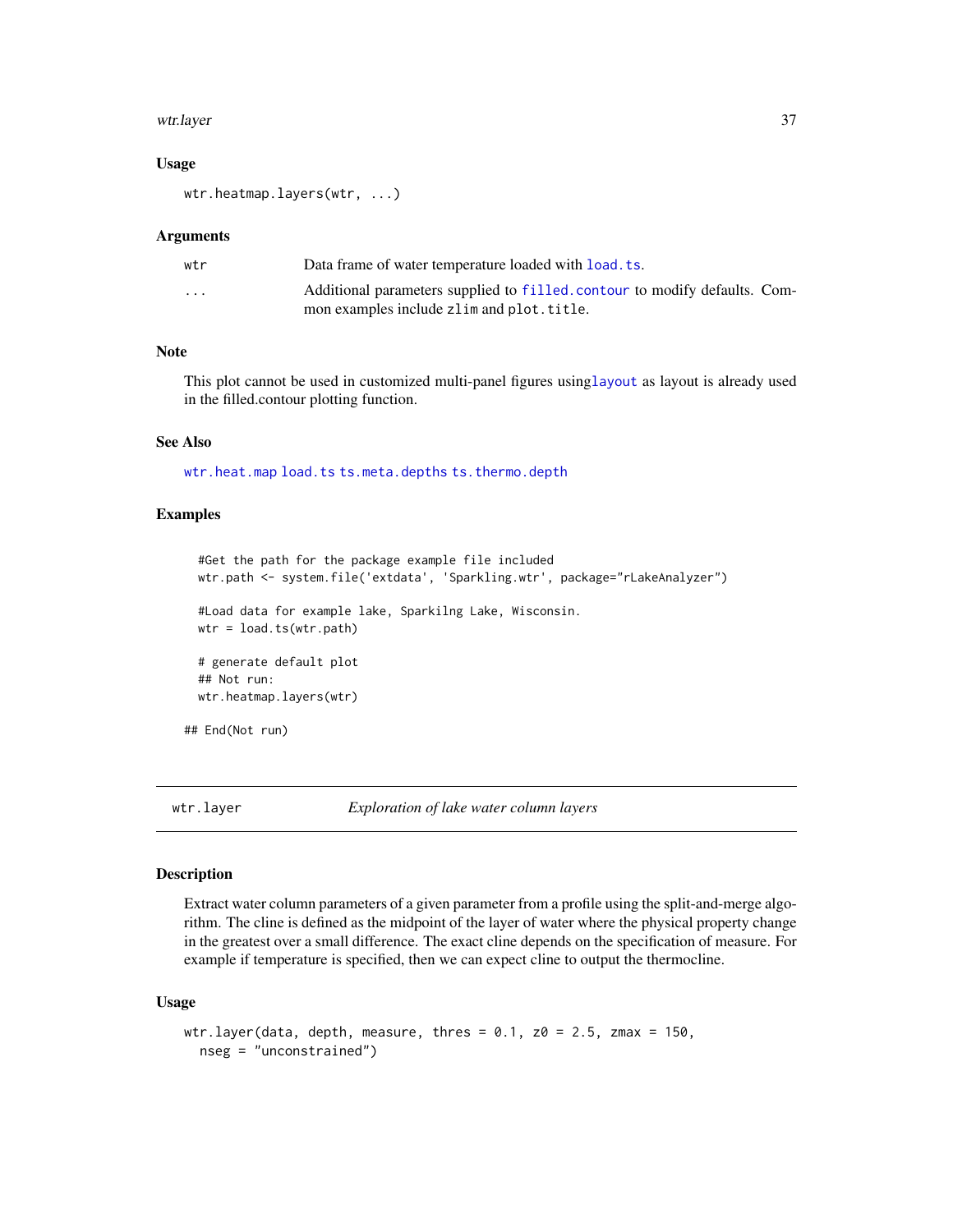#### <span id="page-37-0"></span>**Arguments**

| data    | data supplied as a bare (unquoted) value                                                                                                                                                                   |
|---------|------------------------------------------------------------------------------------------------------------------------------------------------------------------------------------------------------------|
| depth   | depth in metres; should be an increasing vector; supplied as a bare (unquoted)<br>value                                                                                                                    |
| measure | parameter measured in the water column profile; supplied as a bare (unquoted)<br>value                                                                                                                     |
| thres   | error norm; defaults to 0.1                                                                                                                                                                                |
| z0      | initial depth in metres. Defaults to 2.5m                                                                                                                                                                  |
| $z$ max | maximum depth in metres: defaults to 150m                                                                                                                                                                  |
| nseg    | optional parameter to define the number of segments a priori; defaults to an un-<br>constrained approach whereby the algorithm determines segmentations by min-<br>imzing the error norm over each segment |

# Value

a dataframes with a list column. This includes: nseg (number of segments), mld (mix layer depth), cline (the midpoint of the segment connecting inflection points that has the maximum slope; thermocline for temperature measures) and segments calculated by the sm algorithm.

# References

Thomson, R. and I. Fine. 2003. Estimating Mixed Layer Depth from Oceanic Profile Data. Journal of Atmospheric and Oceanic Technology. 20(2), 319-329.

#### Examples

```
data("latesummer")
df1 <- wtr.layer(depth=latesummer$depth, measure = latesummer$temper)
df1$mld
df1$segments
wtr.layer(data = latesummer, depth=depth, measure = temper, nseg=4)
```
<span id="page-37-1"></span>wtr.lineseries *Creates a line based plot of temperature profile time series*

# Description

A non-heat map approach to visualizing a water temperature profile useful for identify temperature trends over time at discrete depths and diagnosing issues with data.

#### Usage

```
wtr.lineseries(wtr, ylab = "Temperature C", ...)
```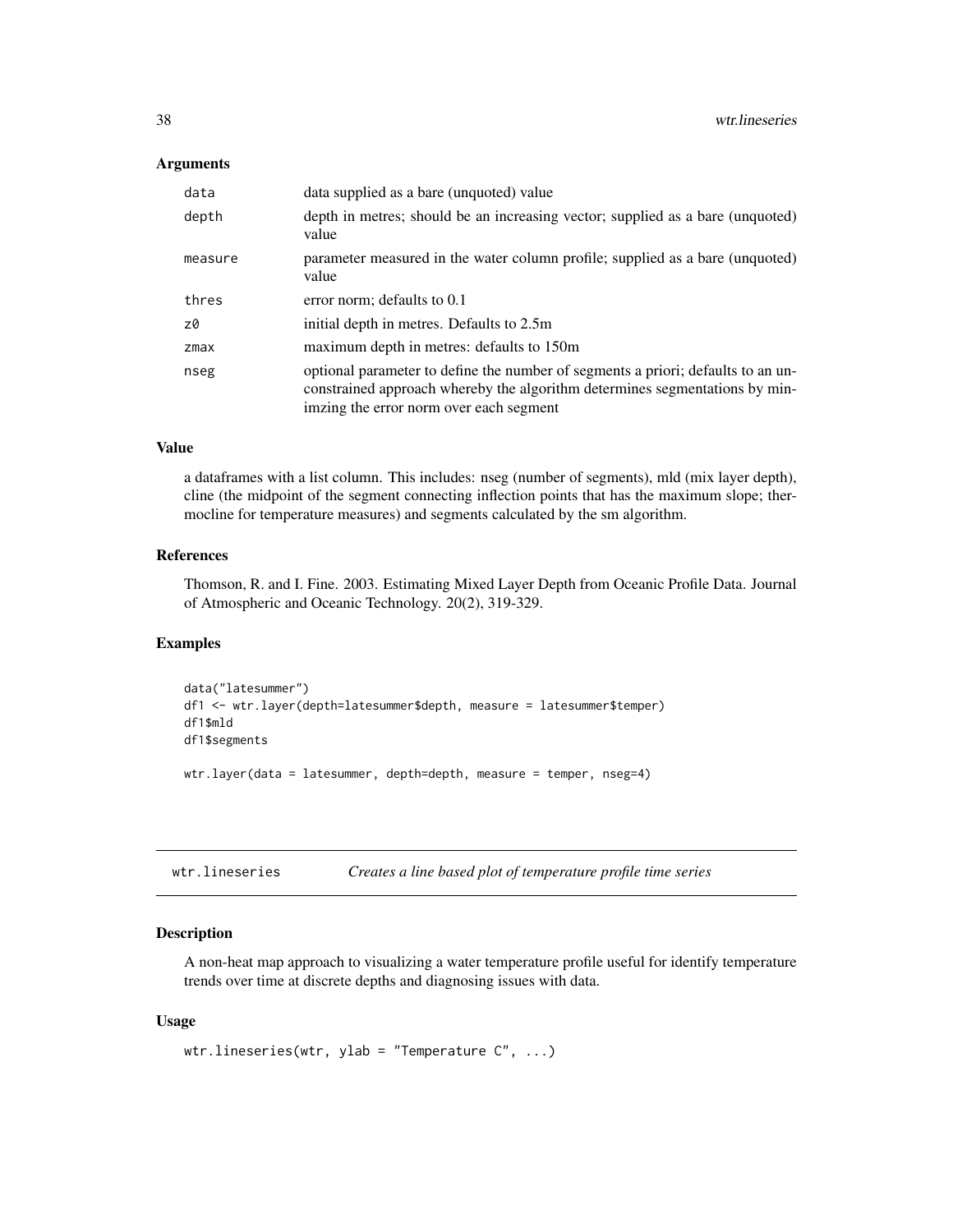# <span id="page-38-0"></span>wtr.plot.temp 39

# Arguments

| wtr  | Data frame of water temperature loaded with load. ts. |
|------|-------------------------------------------------------|
| vlab | y axis title                                          |
| .    | Additional parameters supplied to the plot function   |

# See Also

See [load.ts](#page-15-1) and [wtr.heat.map](#page-35-1)

### Examples

```
exampleFilePath <- system.file('extdata', 'Sparkling.wtr', package="rLakeAnalyzer")
wtr= load.ts(exampleFilePath)
## Not run:
wtr.lineseries(wtr, ylab = "Temperature C")
## End(Not run)
```

| wtr.plot.temp | Creates a time series plot of the thermocline and top and bottom of the |
|---------------|-------------------------------------------------------------------------|
|               | metalimnion                                                             |

# Description

A line based plot of calculated depths of the thermocline, and top and bottom of the metalimnion from a temperature profile time series.

# Usage

```
wtr.plot.temp(wtr, ...)
```
# Arguments

| wtr      | Data frame of water temperature loaded with load. ts.               |
|----------|---------------------------------------------------------------------|
| $\cdots$ | Additional paramters supplied to ts.meta.depths and ts.thermo.depth |

# See Also

[load.ts](#page-15-1) and [wtr.lineseries](#page-37-1)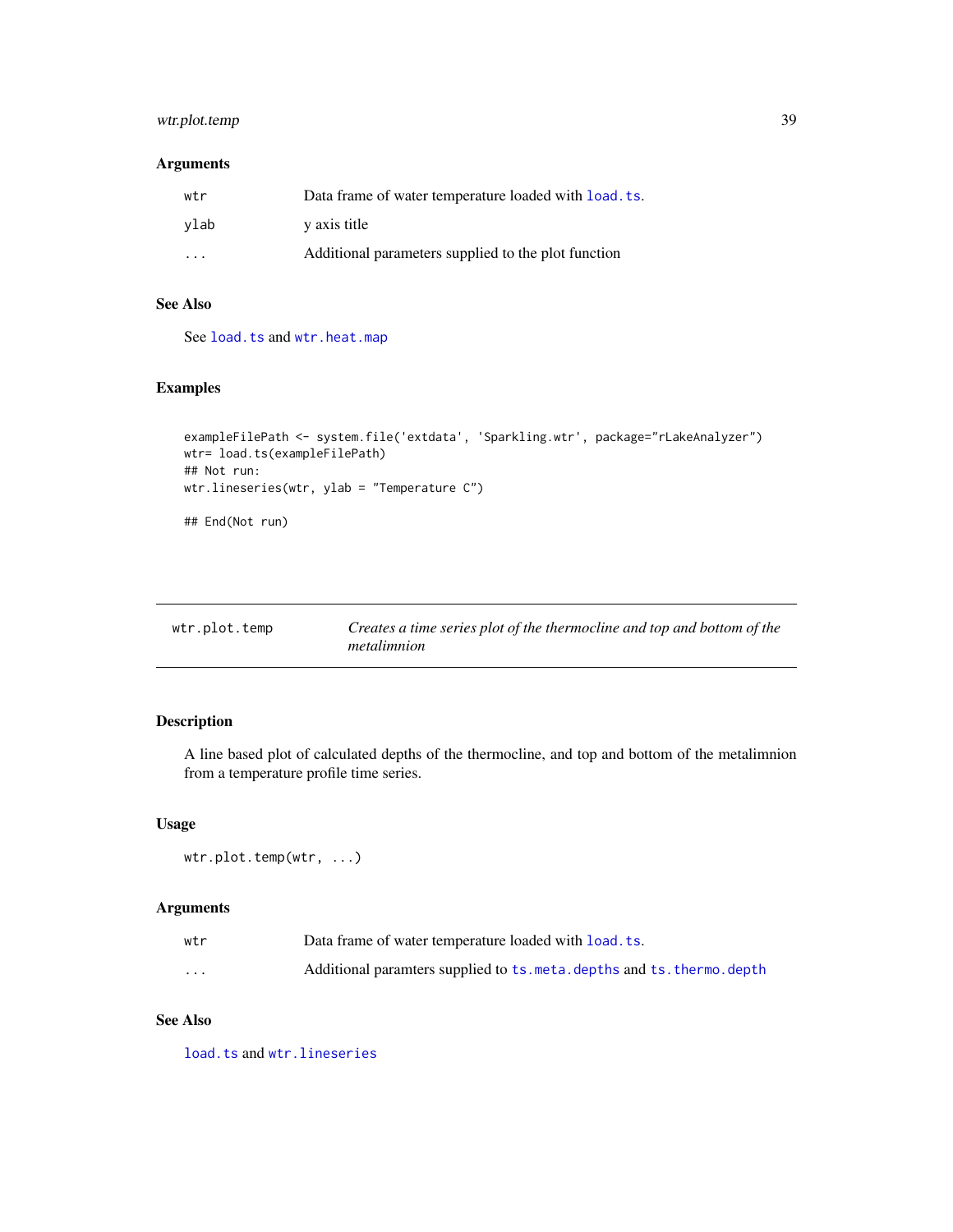# Examples

```
wtr.path <- system.file('extdata', 'Sparkling.wtr', package="rLakeAnalyzer")
#Load data for example lake, Sparkilng Lake, Wisconsin.
wtr = load.ts(wtr.path)
## Not run:
wtr.plot.temp(wtr)
```
## End(Not run)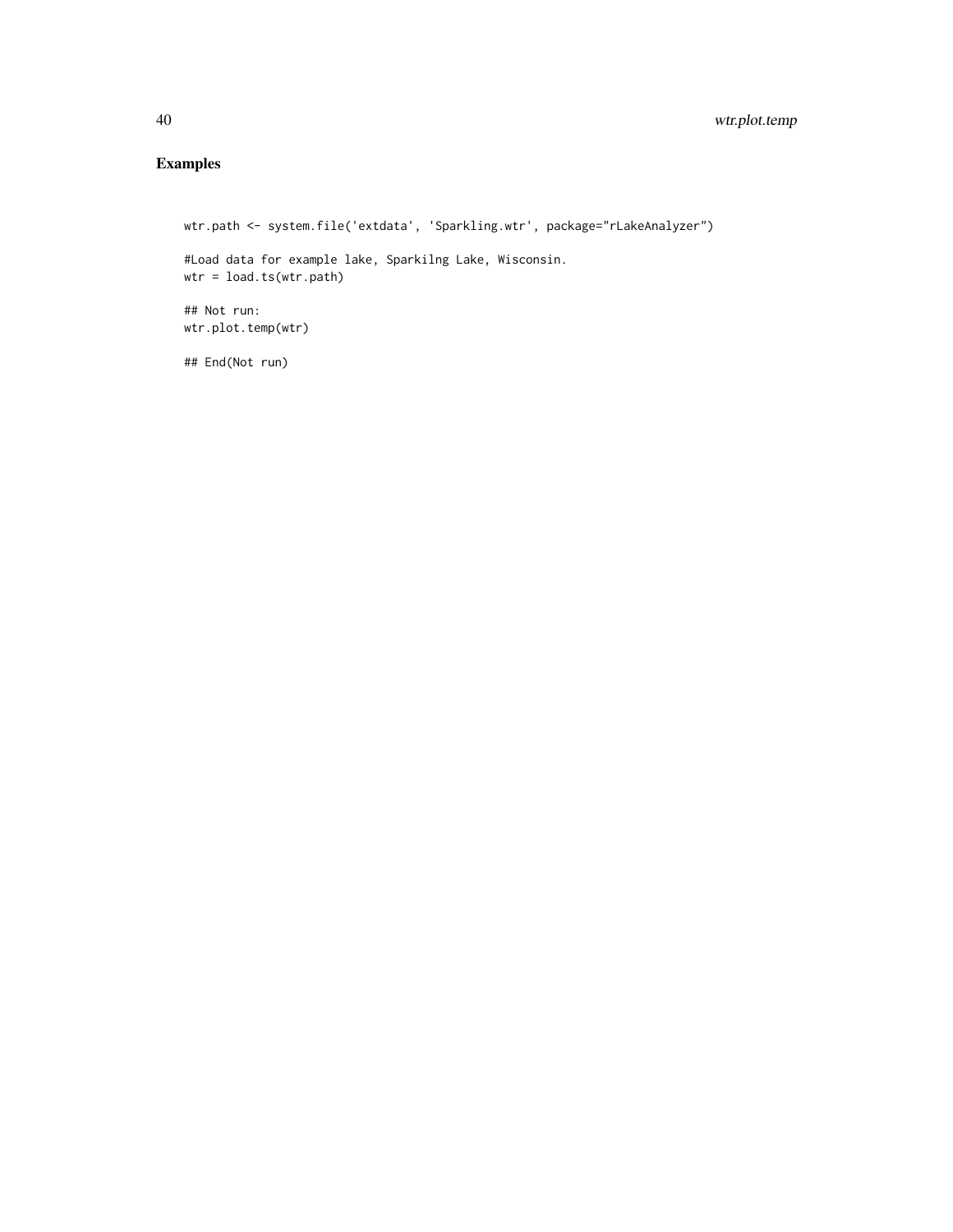# <span id="page-40-0"></span>**Index**

∗Topic arith buoyancy.freq, [4](#page-3-0) center.buoyancy, [5](#page-4-0) schmidt.stability, [19](#page-18-0) ts.buoyancy.freq, [21](#page-20-0) ts.center.buoyancy, [22](#page-21-0) ts.layer.temperature, [26](#page-25-0) ts.wedderburn.number, [31](#page-30-0) water.density, [33](#page-32-0) wedderburn.number, [34](#page-33-0) ∗Topic datasets latesummer, [12](#page-11-0) ∗Topic file load.bathy, [15](#page-14-0) load.ts, [16](#page-15-0) ∗Topic hplot lake.number.plot, [11](#page-10-0) schmidt.plot, [18](#page-17-0) wtr.heat.map, [36](#page-35-0) wtr.heatmap.layers, [36](#page-35-0) wtr.lineseries, [38](#page-37-0) wtr.plot.temp, [39](#page-38-0) ∗Topic manip get.offsets, [8](#page-7-0) lake.number, [10](#page-9-0) layer.density, [13](#page-12-0) layer.temperature, [14](#page-13-0) meta.depths, [17](#page-16-0) thermo.depth, [20](#page-19-0) ts.internal.energy, [24](#page-23-0) ts.lake.number, [25](#page-24-0) ts.meta.depths, [27](#page-26-0) ts.schmidt.stability, [28](#page-27-0) ts.thermo.depth, [29](#page-28-0) ts.uStar, [30](#page-29-0) uStar, [32](#page-31-0) approx.bathy, [2](#page-1-0) as.POSIXct, *[16](#page-15-0)*

buoyancy.freq, [4](#page-3-0) center.buoyancy, [5](#page-4-0) depth.filter, [6](#page-5-0) drop.datetime, [6](#page-5-0) epi.temperature, [7,](#page-6-0) *[9](#page-8-0)*, *[35](#page-34-0)* filled.contour, *[36,](#page-35-0) [37](#page-36-0)* get.datetime, [7](#page-6-0) get.offsets, [8](#page-7-0) hypo.temperature, *[7](#page-6-0)*, [9,](#page-8-0) *[35](#page-34-0)* internal.energy, [9,](#page-8-0) *[24,](#page-23-0) [25](#page-24-0)*, *[27](#page-26-0)*, *[29](#page-28-0)*, *[31](#page-30-0)* lake.number, [10,](#page-9-0) *[11](#page-10-0)*, *[20](#page-19-0)*, *[24,](#page-23-0) [25](#page-24-0)*, *[27](#page-26-0)*, *[29](#page-28-0)*, *[31](#page-30-0)*, *[35](#page-34-0)* lake.number.plot, [11](#page-10-0) latesummer, [12](#page-11-0) layer.density, [13,](#page-12-0) *[33](#page-32-0)* layer.temperature, [14](#page-13-0) layout, *[37](#page-36-0)* load.bathy, *[11](#page-10-0)*, [15,](#page-14-0) *[18](#page-17-0)*, *[21,](#page-20-0) [22](#page-21-0)*, *[24](#page-23-0)[–31](#page-30-0)* load.ts, *[8](#page-7-0)*, *[11](#page-10-0)*, *[15](#page-14-0)*, [16,](#page-15-0) *[18](#page-17-0)*, *[21](#page-20-0)[–31](#page-30-0)*, *[36,](#page-35-0) [37](#page-36-0)*, *[39](#page-38-0)* meta.depths, [17,](#page-16-0) *[24,](#page-23-0) [25](#page-24-0)*, *[27](#page-26-0)*, *[29](#page-28-0)*, *[31](#page-30-0)* rLakeAnalyzer, [18](#page-17-0) rLakeAnalyzer-package *(*rLakeAnalyzer*)*, [18](#page-17-0) schmidt.plot, [18](#page-17-0) schmidt.stability, *[18](#page-17-0)*, [19,](#page-18-0) *[24,](#page-23-0) [25](#page-24-0)*, *[27](#page-26-0)[–31](#page-30-0)* thermo.depth, *[17](#page-16-0)*, [20,](#page-19-0) *[24,](#page-23-0) [25](#page-24-0)*, *[27](#page-26-0)*, *[29](#page-28-0)*, *[31](#page-30-0)*, *[36](#page-35-0)* ts.buoyancy.freq, [21](#page-20-0) ts.center.buoyancy, [22](#page-21-0) ts.internal.energy, [24,](#page-23-0) *[25](#page-24-0)*, *[27](#page-26-0)*, *[29](#page-28-0)*, *[31](#page-30-0)* ts.lake.number, *[11](#page-10-0)*, *[16](#page-15-0)*, *[24](#page-23-0)*, [25,](#page-24-0) *[27](#page-26-0)*, *[29](#page-28-0)*, *[31](#page-30-0)* ts.layer.temperature, [26](#page-25-0)